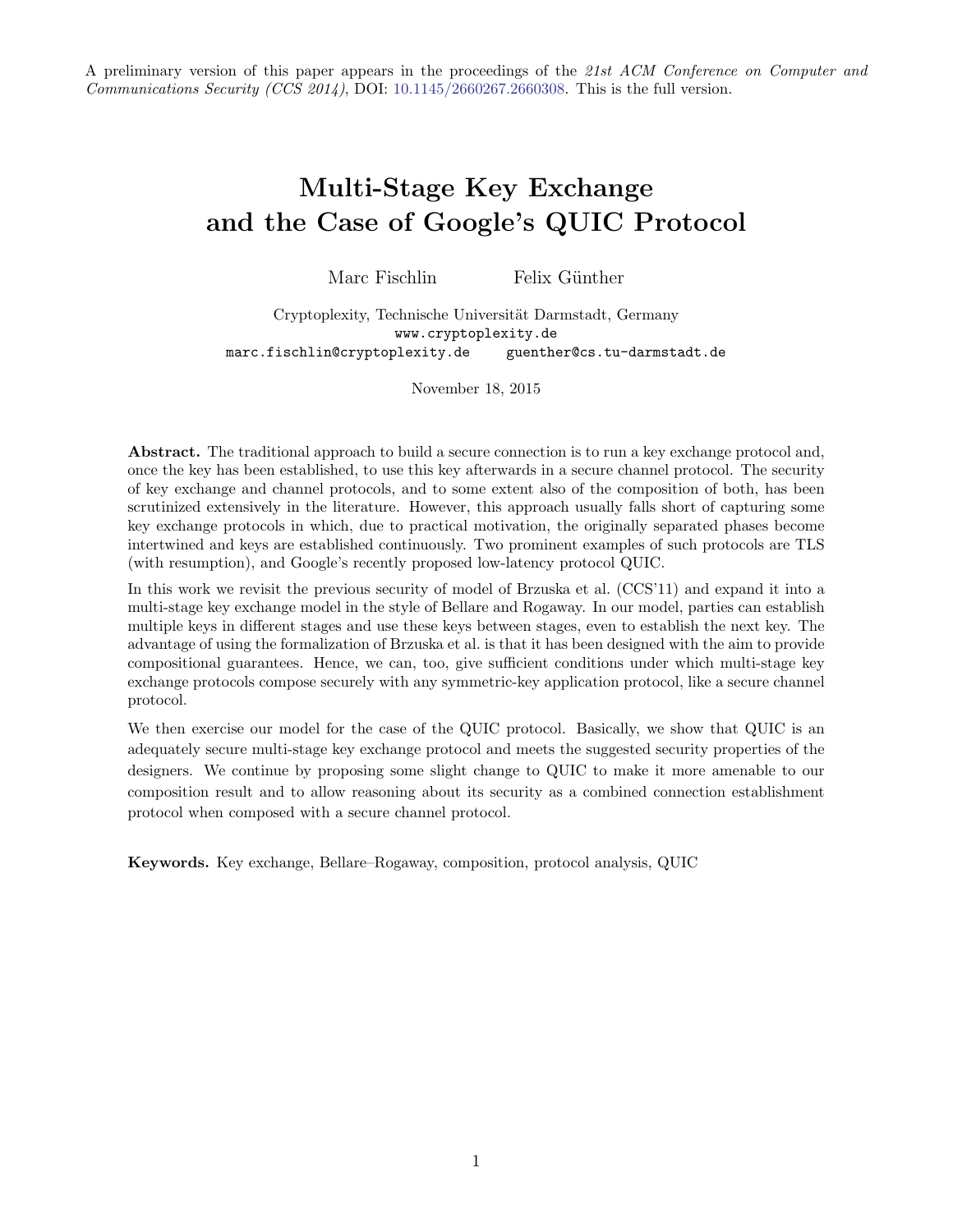| $\mathbf{1}$   | 3<br>Introduction                                                                                                                                                                                                                     |                           |  |  |
|----------------|---------------------------------------------------------------------------------------------------------------------------------------------------------------------------------------------------------------------------------------|---------------------------|--|--|
|                | 1.1                                                                                                                                                                                                                                   | $\overline{\phantom{a}3}$ |  |  |
|                | 1.2                                                                                                                                                                                                                                   |                           |  |  |
|                | 1.3                                                                                                                                                                                                                                   |                           |  |  |
| $2^{\circ}$    | Modeling Multi-Stage Key Exchange                                                                                                                                                                                                     | $\mathbf{5}$              |  |  |
|                | 2.1                                                                                                                                                                                                                                   |                           |  |  |
|                | 2.2                                                                                                                                                                                                                                   |                           |  |  |
|                | 2.3                                                                                                                                                                                                                                   |                           |  |  |
|                | 2.4                                                                                                                                                                                                                                   |                           |  |  |
|                | 2.4.1                                                                                                                                                                                                                                 |                           |  |  |
|                | 2.4.2                                                                                                                                                                                                                                 |                           |  |  |
| $\bf{3}$       | Composition                                                                                                                                                                                                                           | 12                        |  |  |
|                | 3.1                                                                                                                                                                                                                                   |                           |  |  |
|                | Compositional Security resources in the contract of the second security resources in the second security of the second second second second second second second second second second second second second second second secon<br>3.2 |                           |  |  |
| $\overline{4}$ | <b>Security Analysis of Google's QUIC Protocol</b><br>17                                                                                                                                                                              |                           |  |  |
|                | 4.1                                                                                                                                                                                                                                   |                           |  |  |
|                | 4.2                                                                                                                                                                                                                                   |                           |  |  |
|                | 4.3                                                                                                                                                                                                                                   |                           |  |  |
|                | 4.4                                                                                                                                                                                                                                   |                           |  |  |
|                | 5 Conclusion                                                                                                                                                                                                                          | 24                        |  |  |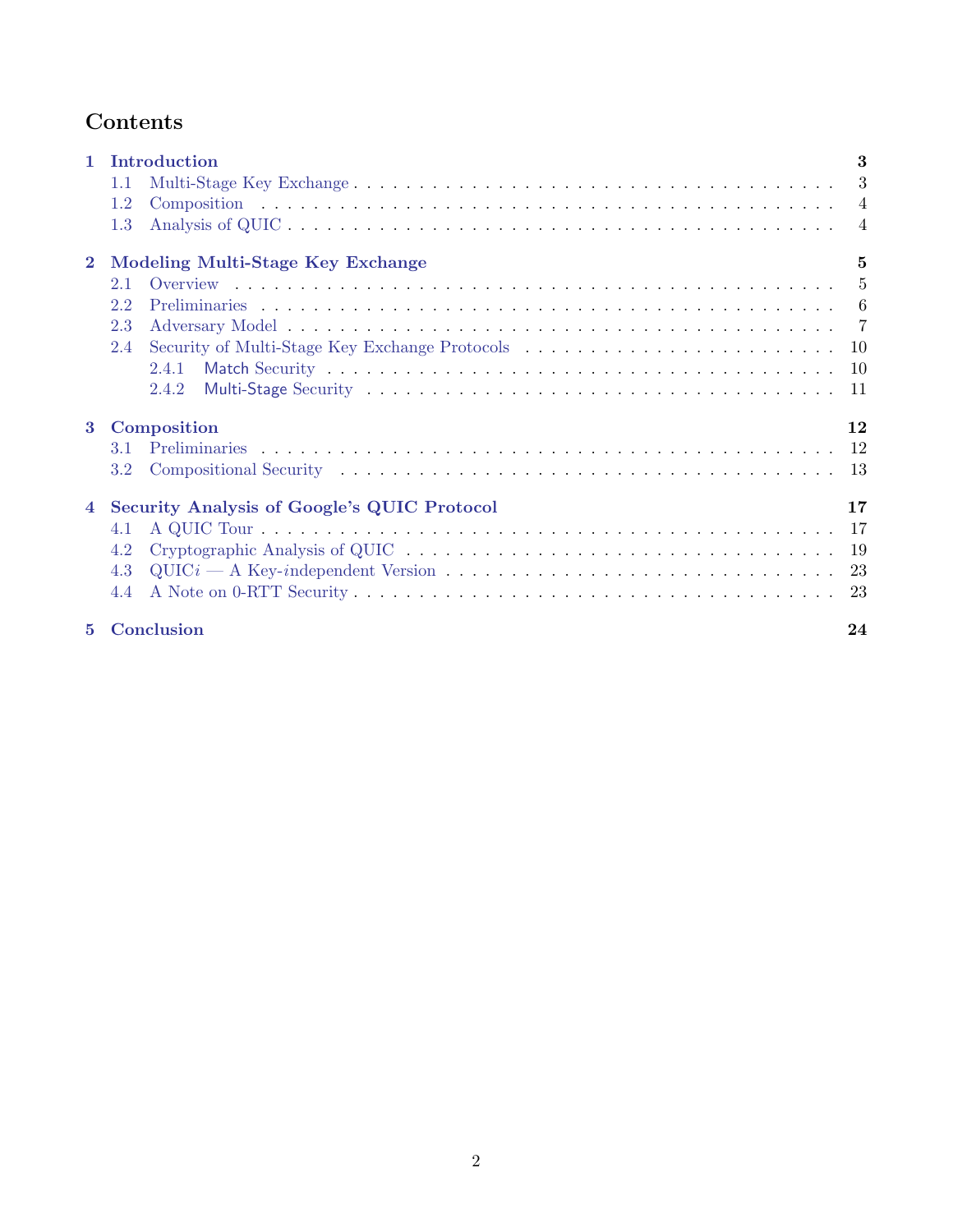<span id="page-2-3"></span><span id="page-2-2"></span>

| Client $\mathcal C$                                                                                |                                   | Server $S$                                                                           |
|----------------------------------------------------------------------------------------------------|-----------------------------------|--------------------------------------------------------------------------------------|
| server's static public key $pk_S$                                                                  |                                   | server's static secret key $sk_S$                                                    |
| generate ephemeral key pair $\mathsf{esk}_{\mathcal{C}}$ , epk <sub><math>\mathcal{C}</math></sub> |                                   |                                                                                      |
| compute $K_1 = DH(\mathsf{esk}_{\mathcal{C}}, \mathit{pk}_{\mathcal{S}})$                          | epk <sub>C</sub>                  |                                                                                      |
|                                                                                                    | $\{\text{data}\}_{K_1}$           | compute $K_1 = DH(\text{epk}_c, sk_{\mathcal{S}})$                                   |
|                                                                                                    | $\{{\sf epk}_\mathcal{S}\}_{K_1}$ | generate ephemeral key pair $\textsf{esk}_{\mathcal{S}}, \textsf{epk}_{\mathcal{S}}$ |
| compute $K_2 = DH(\mathsf{esk}_\mathcal{C}, \mathsf{epk}_\mathcal{S})$                             | $\{\text{data}\}_{K_2}$           | compute $K_2 = DH(\text{epk}_c, \text{esk}_S)$                                       |

Figure 1: High-level protocol run description of Google's QUIC with 0-RTT handshake.

# <span id="page-2-0"></span>1 Introduction

The classical deployment of authenticated key exchange (AKE) protocols is to establish a secure key between two parties and subsequently use this key to secure the actual communication. From a security point of view this is often connected with the understanding that the key exchange step is executed once, at the beginning, and ceases as soon as the key is established. The only information passed to the following protocol flow is a cryptographically strong key, usually specified to look random to any adversary [\[BR94\]](#page-24-0).

Practical needs, however, seem to impose a more flexible use of key exchange protocols by rather viewing the key establishing as a continuous process which can be arbitrarily interleaved with the use of the key. Two prominent examples are SSL/TLS [\[DR08\]](#page-25-0) and the recently introduced QUIC protocol of Google [\[Ros13\]](#page-26-0). In case of SSL/TLS, in the resumption step of an already established session, the client and the server generate a fresh session key from the master secret. This master secret has been created in the initial (full) handshake protocol execution and used to derive keys for the record layer. Session resumption has been added to SSL/TLS for efficiency reasons, in order to be able to skip the more expensive public key operations.

Google's recently proposed protocol QUIC (for "Quick UDP Internet Connections") is a Diffie-Hellman based connection establishment protocol. It also aims at efficiency improvements, but focuses on reducing the round complexity of the interactions. It starts with the client being able to deliver data to the server immediately—i.e., with zero round-trip time (0-RTT), protected under an intermediate cryptographic key. At some point, the server replies with its contribution to the key exchange. Both parties then switch to a stronger key and continue the interaction with that key. The basic version of the protocol is displayed in Figure [1.](#page-2-2)

### <span id="page-2-1"></span>1.1 Multi-Stage Key Exchange

Both examples, SSL/TLS and QUIC, reveal that current single-stage AKE models are inappropriate to capture desirable construction strategies. For one, they do not allow mixing key exchange steps with the channel protocol. Second, they do not consider key exchange steps in which keys with increasing strengths are gradually derived and used in between, possibly to derive the next key. The latter also implies that one cannot simply view the stages as runs of independent key exchange protocols, e.g., as possible for SSL/TLS renegotiation [\[GKS13\]](#page-25-1). Hence, our goal here is to define a sufficiently rich model for multi-stage key exchange protocols.

Our starting point will be the Bellare–Rogaway model, as it is liberal enough to capture many protocols, but also provides reasonably strong security guarantees. We prudently use the formalization in [\[Brz13,](#page-24-1) [BFWW11\]](#page-24-2), as we can then more easily argue about composability with arbitrary symmetric-key protocols. A major difference with the single-stage case lies in the dependencies of the different stages. In QUIC, for instance, the final key is protected under the stage-one key by sending the server's ephemeral Diffie-Hellman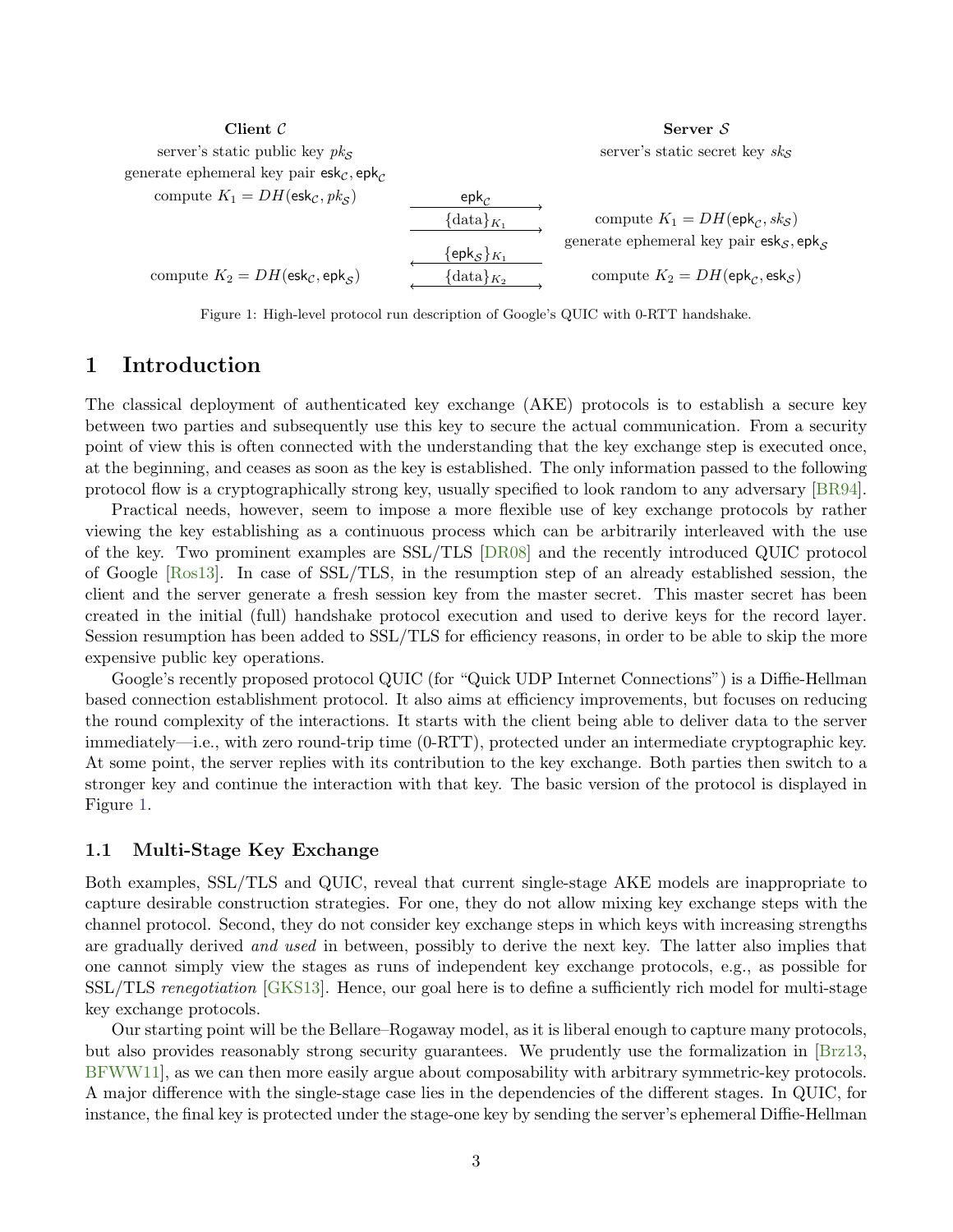<span id="page-3-4"></span>key through a secure channel. This example indicates that we need to carefully devise and motivate when session keys should be considered fresh (and thus indistinguishable from random) in the sense that they are not trivially available to the adversary. We also give definitions for both unilaterally and mutually authenticated key exchange protocols to capture cases like SSL/TLS and QUIC in which only the server authenticates.

Another important point is the interplay of key exchange steps with protocol steps using the keys. A viable strategy, which is also used in QUIC, seems to be to run later key exchange phases through channels secured by previous keys, where the channel protocol is identical to the application protocol (and is even based on the same session key). This potentially introduces formal, yet somewhat contrived vulnerabilities when both protocols are composed. We call protocols like QUIC in which keys of some stage are used to derive the next key *session-key dependent* (or simply: key dependent), whereas protocols in which knowledge of the session key alone does not endanger the security of the subsequent key are called (session-)key independent. An example of a key-independent protocol is SSL/TLS with resumption, as the session keys in all stages are derived from the master secret in such a way that knowing some session keys, but not the master secret, does not help to compute another session key.

#### <span id="page-3-0"></span>1.2 Composition

Providing compositional guarantees (as in the Bellare–Rogaway model with session matching [\[BFWW11\]](#page-24-2)) is one of additional goals here. It turns out that our notion of key independence is a crucial aspect to give a general composition result of multi-stage key exchange steps with symmetric-key based application protocols like secure channels. We prove that any multi-stage authenticated key exchange protocol, which is key-independent and forward-secret, can be securely composed with any secure symmetric-key protocol.

Superficially, the key-independence requirement for composition seems to be related to the insecurity of the SSL/TLS handshake protocol in the Bellare–Rogaway model, due to usage of the session key in the finished message. However, SSL/TLS is not a secure (single-stage) key exchange protocol, independently of the question of composition.<sup>[1](#page-3-2)</sup> In contrast, a multi-stage protocol should explicitly allow to use a key to derive the next keys. In this sense, the model should declare such protocols as secure; it is rather the "bad" interplay with the application protocol we need to take care of when proving our composition theorem.

## <span id="page-3-1"></span>1.3 Analysis of QUIC

The "test case" for our model will be Google's QUIC protocol. This protocol is simpler than SSL/TLS and we are not aware of any previous evaluations about its cryptographic strength.<sup>[2](#page-3-3)</sup> Investigating QUIC also avoids the need to deal with the problem of key deployment for the finished message as in SSL/TLS, which often leads researchers to use alternative approaches for security analyses  $[JKSS12, KPW13, BFS+13]$  $[JKSS12, KPW13, BFS+13]$  $[JKSS12, KPW13, BFS+13]$  $[JKSS12, KPW13, BFS+13]$  $[JKSS12, KPW13, BFS+13]$  $[JKSS12, KPW13, BFS+13]$ . We show that QUIC is a secure key exchange protocol, assuming idealized key derivation via random oracles, the Gap Diffie-Hellman assumption [\[OP01\]](#page-26-1), and use of a secure channel. Here we distinguish between the keys of the two stages, showing that the stage-one key provides basic key secrecy, whereas the stage-two key even yields forward secrecy.

Note that our result about QUIC being a secure key exchange protocol shows that the protocol, as is, does not show any weakness, although the security bounds are far from being tight. Ideally, though, we would like to argue that QUIC, together with a secure channel protocol, provides a fully secure connection. This is where the compositional properties of our model and the composition result come into play. Recall that this result requires the key exchange protocol to be (session-)key independent and forward-secret.

<span id="page-3-2"></span><sup>1</sup>The Bellare–Rogaway model has been designed with compositional guarantees in mind, of course, but the problem with SSL/TLS already appears when considered as a stand-alone key exchange protocol.

<span id="page-3-3"></span> ${}^{2}$ In an independent and concurrent work, Boldyreva et al. [\[BLNR14,](#page-24-4) [LJBN15\]](#page-25-4) also investigated the security of QUIC.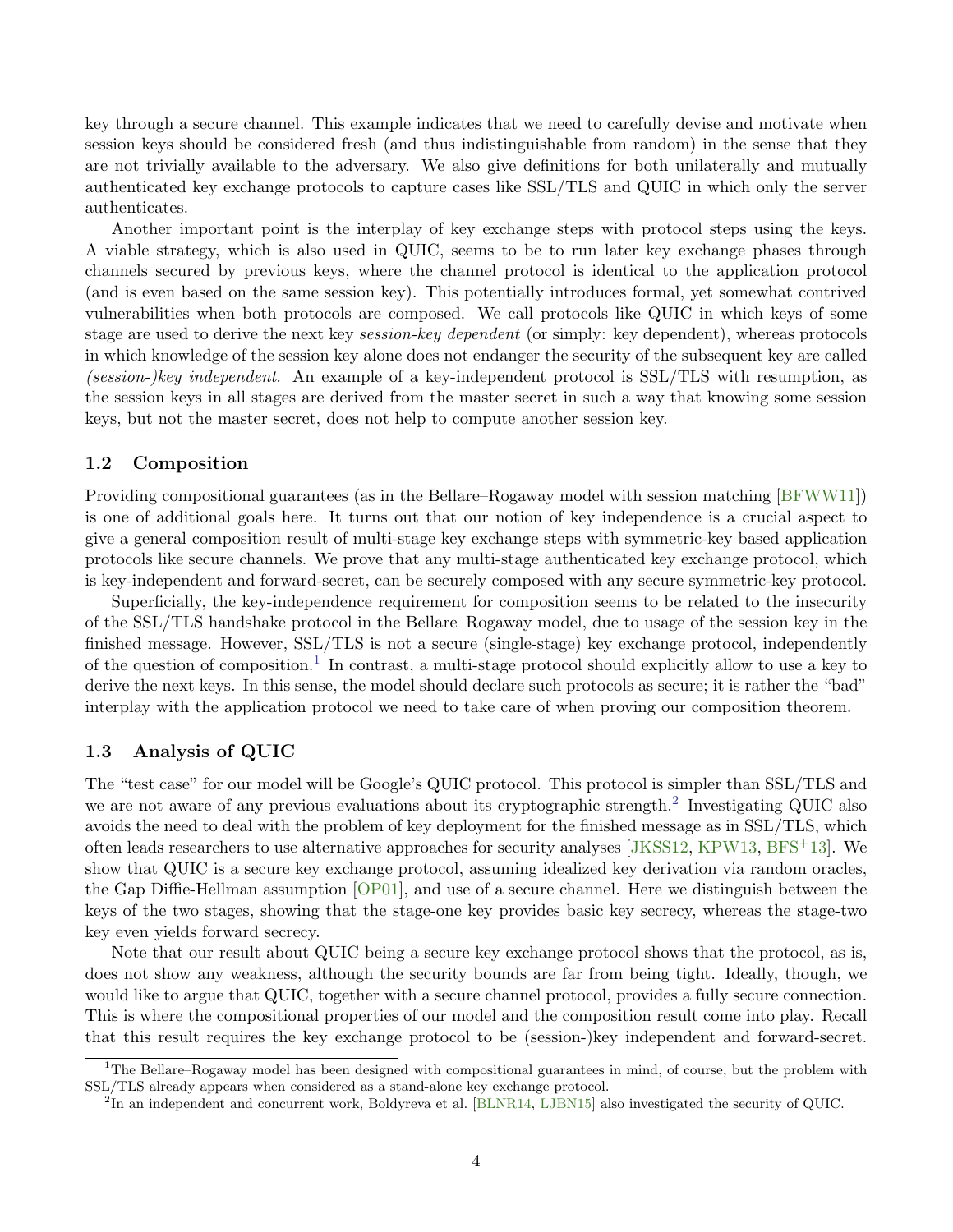<span id="page-4-2"></span>Therefore, we first propose a slight modification of QUIC to turn it into a key-independent protocol, following the same idea as in SSL/TLS resumption. We then can conclude that compositional security with any symmetric-key protocol using the forward-secret second-stage session key is indeed achieved by the modified version of QUIC.

In summary, our results show that QUIC can be analyzed as a multi-stage key exchange protocol. It shows strong security properties, despite its low complexity. In particular, the trade-off between 0-RTT performance and forward secrecy is only one round trip which is indeed optimal. Still, as we discuss, with little effort QUIC can be strengthened further to facilitate the compositional analysis.

# <span id="page-4-0"></span>2 Modeling Multi-Stage Key Exchange

We model security of multi-stage key exchange protocols along the lines of the seminal paper of Bellare and Rogaway [\[BR94\]](#page-24-0). The formalization of our notions is inspired by the notation used by Brzuska et al. [\[Brz13,](#page-24-1) [BFWW11\]](#page-24-2).

#### <span id="page-4-1"></span>2.1 Overview

Before diving into the technical details, let us provide an overview, especially about changes originating from the multi-stage setting, and some motivation. The previous single-stage model in [\[Brz13,](#page-24-1) [BFWW11\]](#page-24-2) kept lists of session information, including values  $st_{\text{exec}}$  about the state (accepted, running, or rejected), the session key K, the status  $st_{key}$  of the key (fresh or revealed), and a session identifier sid. Here, we basically take care of multiplicity by storing vectors of these entries and a variable stage describing the stage a session is in.

As in the basic setting, the adversary can interact with sessions via oracle queries NewSession, Send, Reveal, Corrupt, and Test in order to initiate a new session, send messages to that session, reveal the session key, corrupt the long-term secret key of a party, and test a session key against a random key, respectively. We note that we do not cover session-state leakage in our model, as in the CK model [\[CK01\]](#page-24-5) or in the extended CK model [\[LLM07\]](#page-25-5). One can augment our model with such queries, though.

One difference in our model, owed to the fact that an execution can continue after some session has accepted and derived an intermediate key which can be potentially tested, is that after acceptance the reply to such a Send command is delayed. Also, in case of testing a session key and returning the genuine or a random key to the adversary, we let the subsequent key exchange step—which may now depend on this session key in the multi-stage setting—use the genuine or the random key. Otherwise, distinguishing the session keys from random might be trivial.

Another difference, motivated by QUIC, is the introduction of so-called *temporary* keys. These keys are somewhat in between ephemeral keys and static keys. QUIC suggests to let the server use the shortterm key in the second stage in multiple sessions. The description [\[LC13\]](#page-25-6) speaks of a life span of about 60 seconds in which the same key is used in every session of this server. Hence, temporary keys, analogous to static keys, are not bound to a single session. At the same time, they are too transient to be susceptible to cryptanalytic attacks, such that we do not reveal these key in case of a Corrupt query. In the model, to avoid introduction of timing events, we let the adversary decide when the parties should switch to a new temporary key via a NewTempKey command. We however stress that the NewTempKey query can be omitted for analyses of protocols that do not comprise temporary keys without affecting our compositional results.

We also make the usual distinction between non-forward secrecy and forward secrecy, where the latter protects sessions that accepted before corruption took place. In our multi-stage setting, session keys can become forward-secret starting from a certain stage on, such that we introduce the notion of *stage-j forward* secrecy. We also differentiate between (session-)key-dependent and (session-)key-independent multi-stage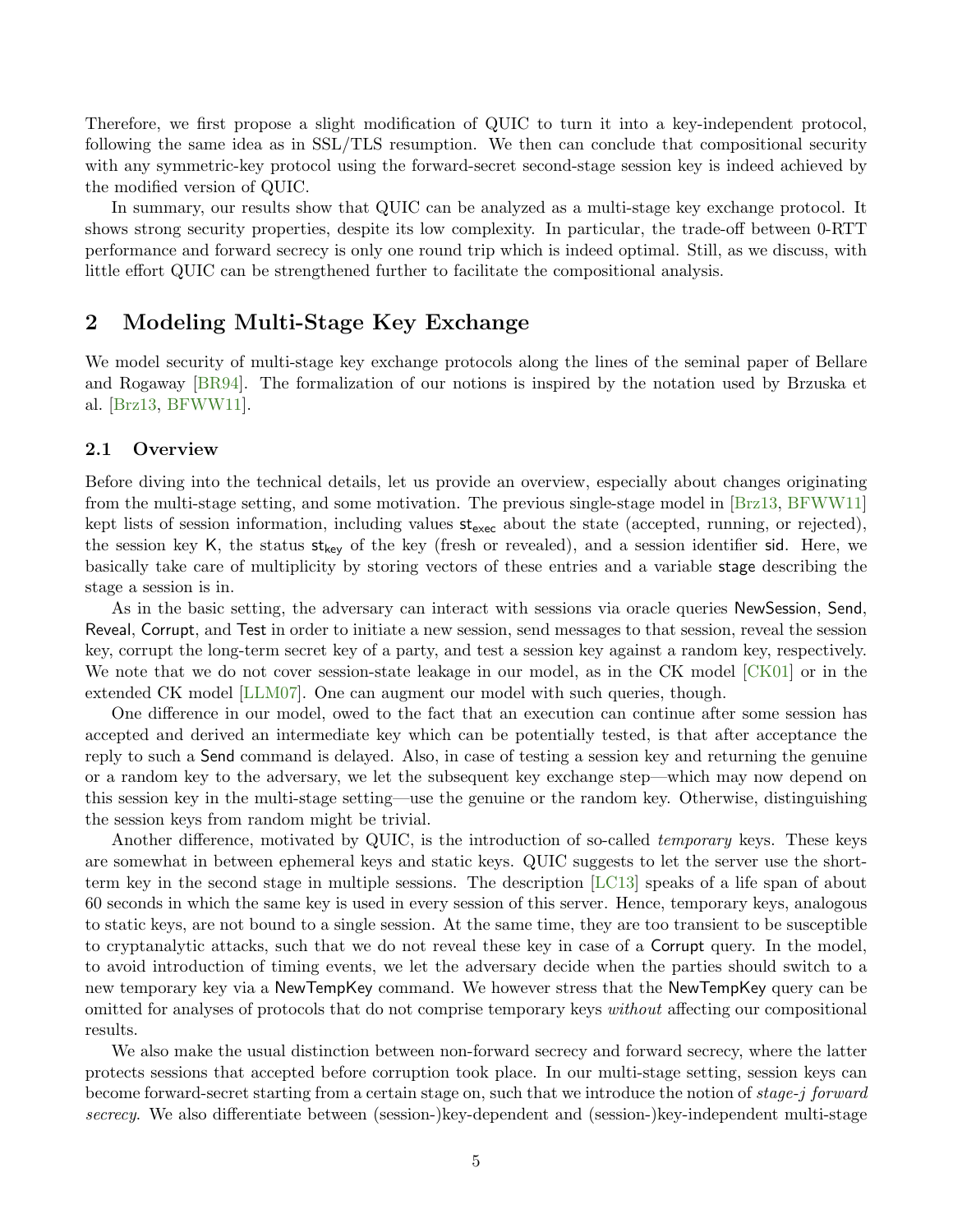<span id="page-5-3"></span>protocols. The difference is basically that, for key-dependent schemes, the session key of stage  $i$  is used to derive the session key of stage  $i + 1$ , typically to enhance the security properties of the session keys. QUIC is an example of such a protocol. This property directly affects the adversary's capabilities in the sense that we cannot allow the adversary to reveal the session key of stage i before the key of stage  $i + 1$ is established. For key-independent protocols, exposure of the preceding session key, in contrast, does not weaken the next session key (e.g., SSL/TLS with resumption is key-independent, as new keys are derived freshly from the previous master secret, not from the previous session key).<sup>[3](#page-5-1)</sup>

Finally, in order to be able to reason about protocols where only one participant in a session is authenticated, our model captures both unilateral as well as mutual authentication of participants.

As in [\[Brz13,](#page-24-1) [BFWW11\]](#page-24-2), we model security according to two games, one for key indistinguishability, and one for matching. The former is the classical notion of random-looking keys, refined according to key (in)dependence, (stage-j) forward secrecy, and unilateral or mutual authentication. The Match-property gives straightforward security guarantees, such as identical keys in partnered sessions, authenticity of the partner, and collision-freeness of session identifiers.

#### <span id="page-5-0"></span>2.2 Preliminaries

We denote by  $U$  the set of *identities* used to model the participants in the system, each identified by some  $U \in \mathcal{U}$  and associated with a long-term public key  $\mathsf{pk}_U$  and corresponding secret key  $\mathsf{sk}_U$ . Sessions of a protocol are uniquely identified (on the administrative level of the model) using a *label* label  $\in$  LABELS =  $U \times U \times \mathbb{N}$ , where  $(U, V, k)$  indicates the k-th local session of identity U (the session *owner*) with V as the intended communication partner.

For each session, a tuple with the following information is maintained as an entry in the *session list* List<sub>S</sub>, where values in square brackets indicate the respective default/initial value:

- label ∈ LABELS: the (administrative) session label
- $U \in \mathcal{U}$ : the session owner
- $V \in \mathcal{U}$ : the communication partner
- role  $\in$  {initiator, responder}: the session owner's role in this session (initiator or responder)
- kid<sub>U</sub>: the key identifier of the session owner (see below)
- kid<sub>V</sub>: the key identifier of the communication partner
- $st_{exec} \in (RUNNING \cup ACCEPTED \cup REJECTED):$  the state of execution  $[running_0],$  where  $RUNNING =$  $\{\mathsf{running}_i \mid i \in \mathbb{N}_0\},$  ACCEPTED =  $\{\mathsf{accepted}_i \mid i \in \mathbb{N}\},$  REJECTED =  $\{\mathsf{rejected}_i \mid i \in \mathbb{N}\}$
- stage  $\in \{0, \ldots, M\}$ : the current stage [0], where M is the maximum stage<sup>[4](#page-5-2)</sup> and stage is incremented to  $i$  when  $\mathsf{st}_\mathsf{exec}$  reaches accepted $_i$  resp. rejected $_i$
- sid  $\in (\{0,1\}^* \cup \{\perp\})^{\mathsf{M}}$ : the session identifiers  $[(\perp)^{\mathsf{M}}]$ , where sid<sub>i</sub> indicates the session identifier in stage  $i \neq 0$
- $K \in (\{0,1\}^* \cup \{\perp\})^M$ : the established session keys  $[(\perp)^M]$ , where  $K_i$  indicates the established session key in stage  $i \neq 0$

<span id="page-5-1"></span><sup>&</sup>lt;sup>3</sup>One could even go further and consider key dependence with respect to each stage individually. We do not do so in order to keep the model simple.

<span id="page-5-2"></span><sup>&</sup>lt;sup>4</sup>We fix a maximum stage M only for ease of notation. Note that M can be arbitrary large in order to cover protocols where the number of stages is not bounded a priori.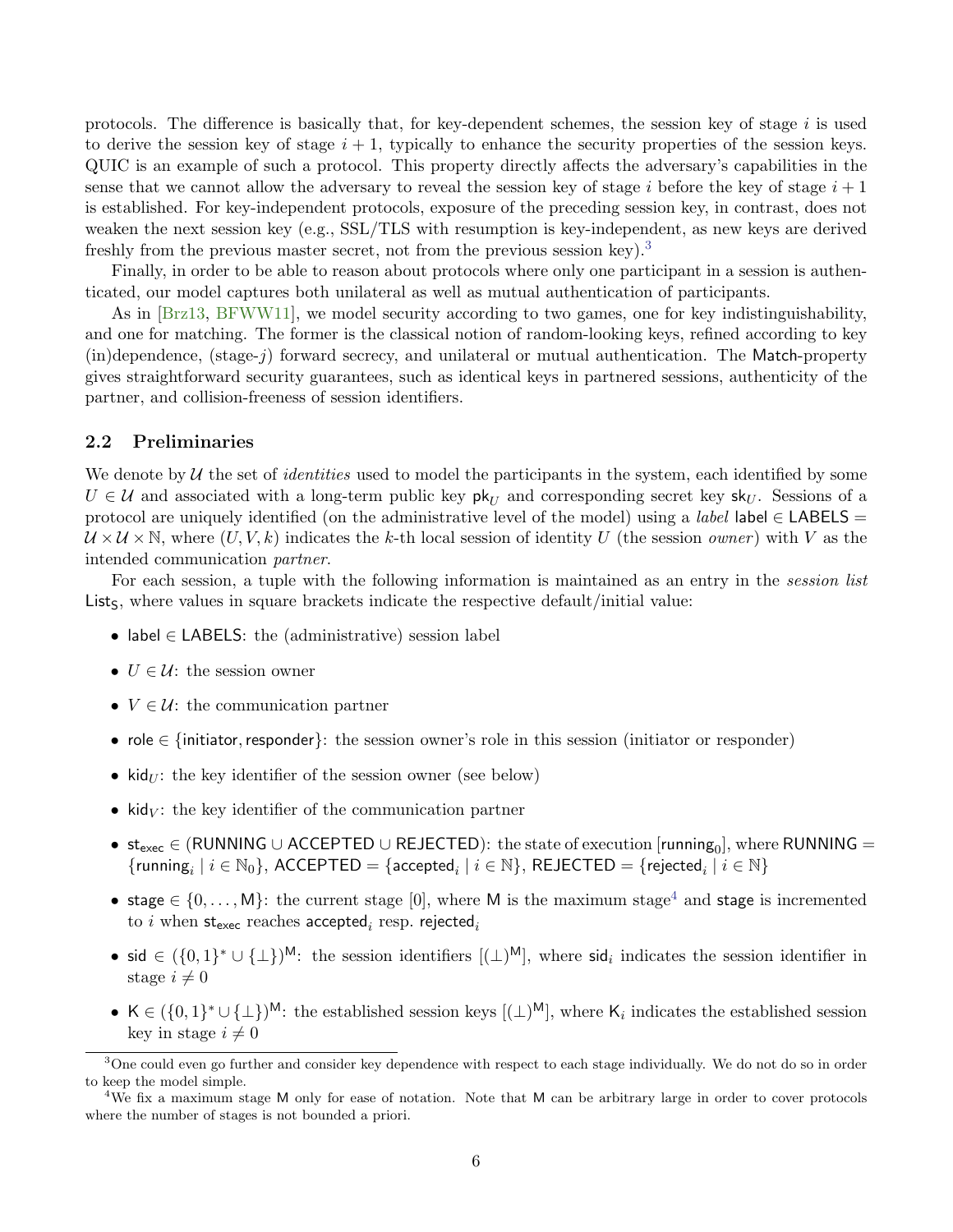- $st_{key} \in \{$  fresh, revealed  $\}^{M}$ : the states of the session keys  $[($  fresh $)^{M}$ , where  $st_{key,i}$  indicates the state of the session key in stage  $i \neq 0$
- tested  $\in$  {true, false}<sup>M</sup>: the test indicator [(false)<sup>M</sup>], where tested<sub>i</sub> = true means that K<sub>i</sub> has been tested

By convention, if we add a partly specified tuple (label, U, V, role, kid<sub>U</sub>, kid<sub>V</sub>) to List<sub>S</sub>, then the other tuple entries are set to their default value.

We identify key material used to interact within one or several protocol executions by some unique, administrative key identifier kid, pointing to some entry in the key list List<sub>K</sub>, where the following associated information is stored:

- kid: the key identifier
- $U \in \mathcal{U}$ : the identity associated with this key
- tpk: a temporary public key
- tsk: the corresponding temporary secret key

As labels and key identifiers are unique, we write as a shorthand label.sid for the element sid in the tuple with label label in List<sub>S</sub>, and kid.tpk for the element tpk in the tuple with key identifier kid in List<sub>K</sub>.

#### <span id="page-6-0"></span>2.3 Adversary Model

We consider a probabilistic polynomial-time (PPT) adversary  $A$  which controls the communication between all parties, enabling interception, injection, and dropping of messages. Moreover, as illustrated earlier, we distinguish different levels of the following three (orthogonal) security aspects of a multi-stage key exchange scheme: key dependence, forward secrecy, and authentication.

**Key dependence.** We distinguish key-dependent and key-independent protocols, where key dependence means that the session key  $K_{i+1}$  of some stage  $i+1$  depends on the session key  $K_i$  of the previous stage i in a way that disclosure of  $K_i$  before  $K_{i+1}$  has been established compromises the latter. As mentioned earlier, Google's QUIC protocol is an example of a key-dependent scheme, whereas SSL/TLS with resumption is key independent.

We reflect key dependence in our model by restricting the disclosure of the current stage's session key via Reveal queries in the case of key-dependent security. Note that we however allow compromises of a session key  $\mathsf{K}_i$  after key  $\mathsf{K}_{i+1}$  of the next stage has been established—even in combination with simultaneous attacks (i.e., testing) on  $K_{i+1}$ . This models the intuitive requirement that session keys in a multi-stage key exchange can (or often should) become stronger with increasing stage. In particular,  $K_{i+1}$  should not depend trivially on  $K_i$  as, e.g., in  $K_{i+1} =$  Hash $(K_i)$ . We require that in fact  $K_{i+1}$  is still indistinguishable from random given the revealed previous session key  $\mathsf{K}_i$  or even all preceding session keys  $\mathsf{K}_j$  with  $j \leq i$ .

Forward secrecy. The well-established notion of forward secrecy requires that established (i.e., accepted) session keys remain secure even if the long-term secrets are exposed. Classical forward secrecy is a binary notion: a single-stage key exchange scheme can be either forward-secret or non-forward-secret. In the setting of multi-stage key exchange, however, a protocol might achieve forward secrecy only from a certain stage onwards, i.e., session keys in lower stages become insecure on exposure of long-term keys while keys of this stage (and higher stages) remain secure.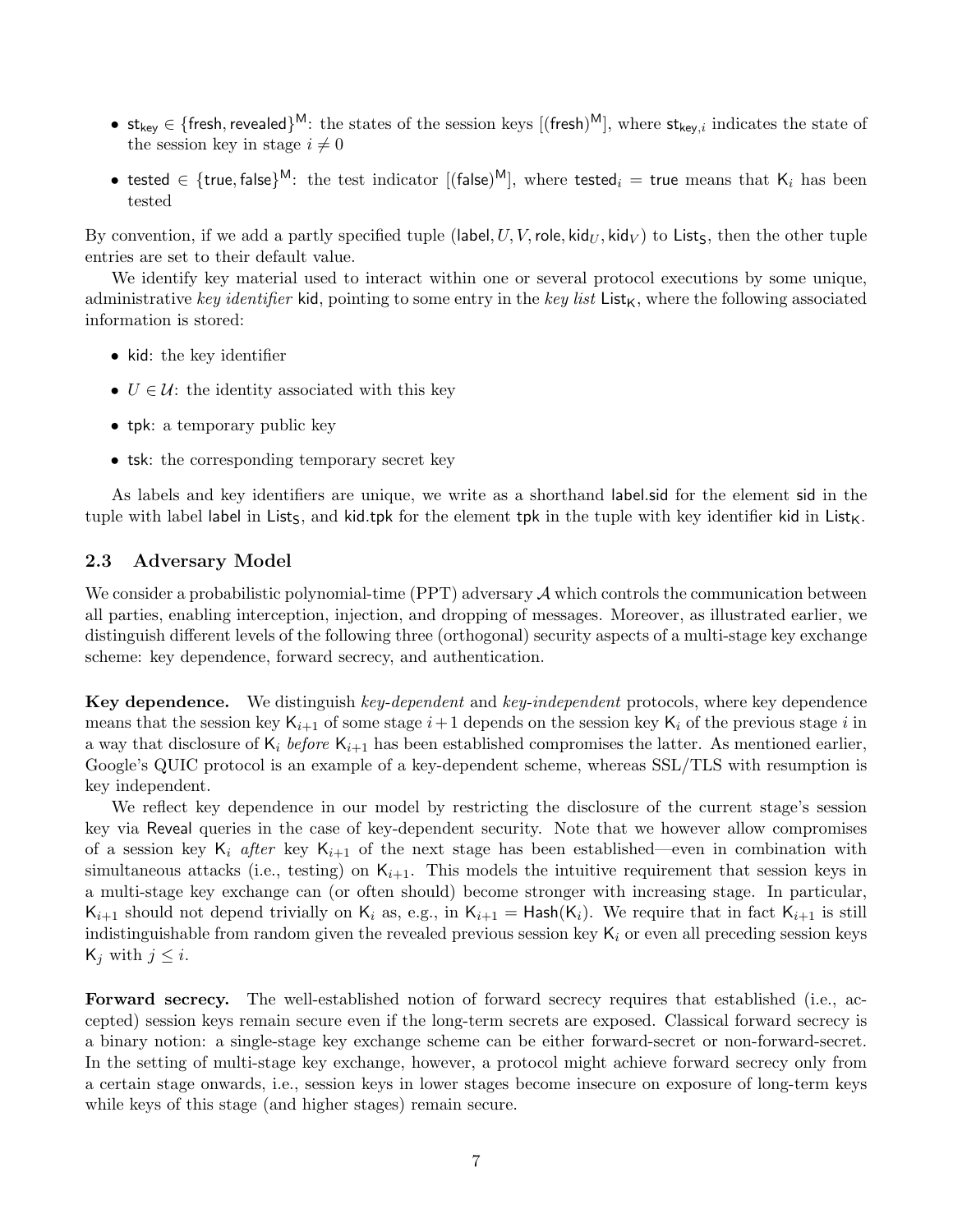Therefore, we differentiate in our model between non-forward-secret and stage-j-forward-secret protocols, where stage-j forward secrecy indicates that session keys  $\mathsf{K}_i$  established at some stage  $i \geq j$  remain secure when the involved long-term secrets get exposed, whereas keys at stages  $i < j$  may become insecure.

Unilateral authentication. In order to capture key exchange protocols where only one side is authenticated (as, e.g., in Google's QUIC), we distinguish between *unilateral authentication* and *mutual* authentication in protocols, where the former only authenticates one party, in our case the responder, and the latter authenticates both communication partners. As a consequence, in the unilateral case where only the responder authenticates, we mainly aim for secrecy of session keys of the initiator, or of the responder if it communicates with an honest party and the adversary merely observes the interaction. Since the adversary can trivially impersonate the unauthenticated party, we cannot hope for key secrecy on the responder's side beyond that.

Adversarial interaction. The adversary interacts with the protocol via the following queries:

• NewSession(U, V, role, kid<sub>U</sub>, kid<sub>V</sub>): Creates a new session for participant identity U with role role and key identifier kid<sub>U</sub> having V with key identifier kid<sub>V</sub> as intended partner.

If there is no tuple with key identifier kid<sub>U</sub> or no tuple with identifier kid<sub>V</sub> in List<sub>K</sub>, return an error symbol  $\perp$ . Otherwise, generate a (unique) new label label and add the entry (label, U, V, role, kid<sub>U</sub>, kid<sub>V</sub>) to Lists.

• Send(label,  $m$ ): Sends a message  $m$  to the session with label label.

If there is no tuple (label, U, V, role, kid<sub>U</sub>, kid<sub>V</sub>, st<sub>exec</sub>, stage, sid, K, st<sub>kev</sub>, tested) in List<sub>S</sub>, return ⊥. Otherwise, run the protocol on behalf of  $U$  on message  $m$  and provide the adversary with the response and the updated state of execution  $st_{exec}$ . As a special case, if role = initiator and  $m = \text{init}$ , the protocol is initiated (without any input message).

If, during the protocol execution, the state of execution changes to accepted<sub>i</sub> for some i, the protocol execution is immediately suspended and  ${bfed}_i$  is returned as result to the adversary. The adversary can later trigger the resumption of the protocol execution by issuing a special Send(label, continue) query. For such a query, the protocol continues as specified, with the party creating the next protocol message and handing it over to the adversary together with the resulting state of execution  $st_{\text{exec}}$ . We note that this is necessary to allow the adversary to test such a key, before it may be used immediately in the response and thus cannot be tested anymore for trivial reasons.

If the state of execution changes to  $st_{exec} = accepted_i$  for some i and there is a tuple (label', V, U,  $\mathsf{role}', \mathsf{kid}_V, \mathsf{kid}_U, \mathsf{st}'_\mathsf{exec}, \mathsf{stage}', \mathsf{sid}', \mathsf{K}', \mathsf{st}'_\mathsf{key}, \mathsf{tested}') \text{ in } \mathsf{List}_\mathsf{S} \text{ with } \mathsf{sid}_i = \mathsf{sid}'_i \text{ and } \mathsf{st}'_\mathsf{key,i} = \mathsf{revealed}, \text{ then,}$ for key-independent security,  $st_{key,i}$  is set to revealed as well, whereas for key-dependent security, all  $\mathsf{st}_{\mathsf{key},i'}$  for  $i' \geq i$  are set to revealed. The former corresponds to the case that session keys of partnered sessions should be considered revealed as well, the latter implements that for key dependency all subsequent keys are potentially available to the adversary, too.

If the state of execution changes to  $st_{exec} = accepted_i$  for some i and there is a tuple (label', V, U,  $\mathsf{role}', \mathsf{kid}_V, \mathsf{kid}_U, \mathsf{st}'_\mathsf{exec}, \mathsf{stage}', \mathsf{sid}', \mathsf{K}', \mathsf{st}'_\mathsf{key}, \mathsf{tested}') \text{ in } \mathsf{List}_\mathsf{S} \text{ with } \mathsf{sid}_i = \mathsf{sid}'_i \text{ and } \mathsf{tested}'_i = \mathsf{true}, \text{ then } \mathsf{set}$ label. $K_i \leftarrow$  label'. $K'_i$  and label.tested $_i \leftarrow$  true. This ensures that, if the partnered session has been tested before, this session's key  $\mathsf{K}_i$  is set consistently<sup>[5](#page-7-0)</sup> and later Test queries are answered accordingly.

<span id="page-7-0"></span> $5$ Note that this implicitly assumes the following property of the later defined Match security: Whenever two partnered sessions both accept a key in some stage, these keys will be equal.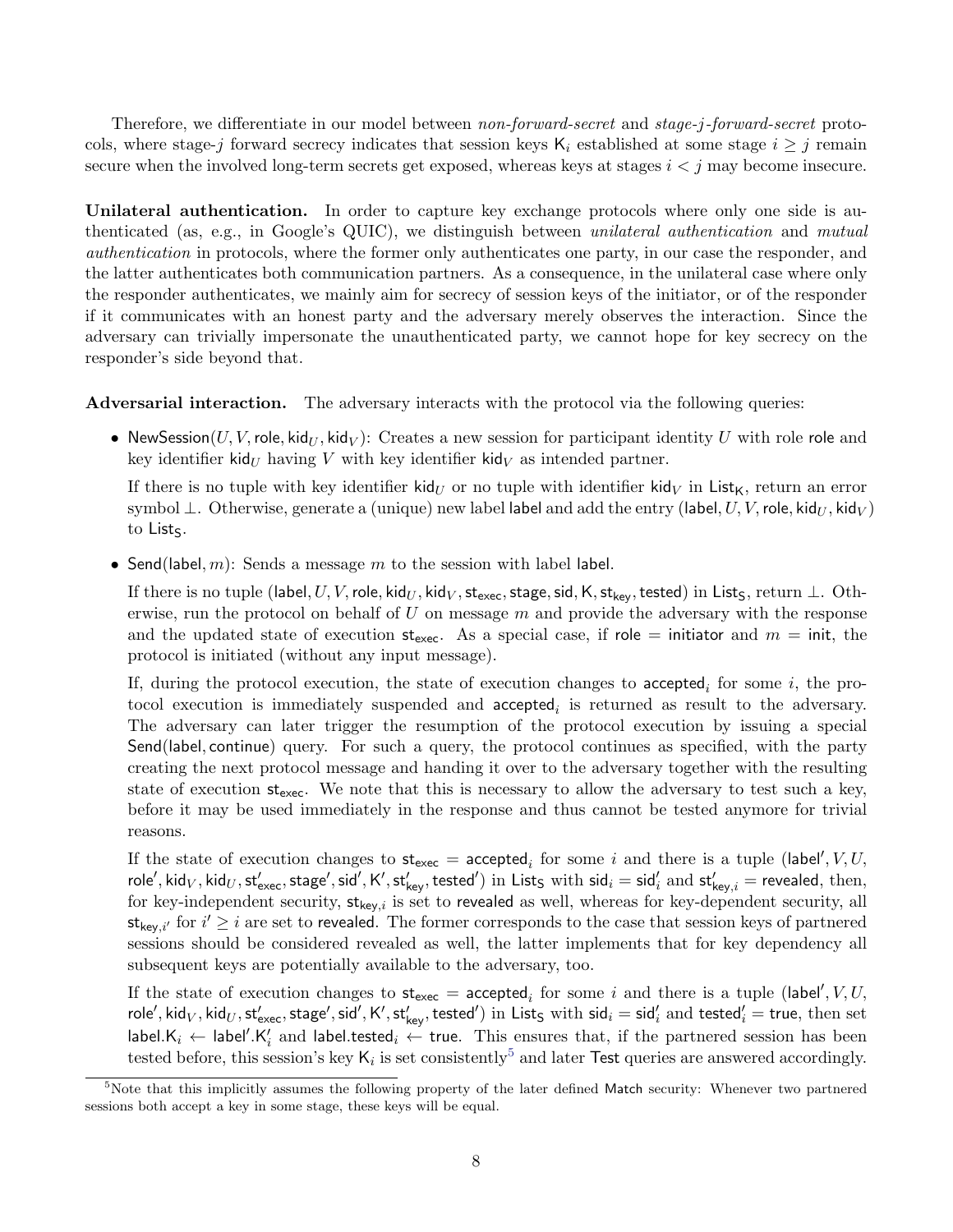If the state of execution changes to  $st_{exec}$  = accepted<sub>i</sub> for some i and the intended communication partner V is corrupted, then set  $st_{key,i} \leftarrow$  revealed.

• NewTempKey(U): Generate a new temporary key pair (tpk, tsk), add the entry (kid, U, tpk, tsk) for some (unique) new label kid to  $List_{K}$ , and return kid.

Note that we do not invalidate old key identifiers of the same identity  $U$  (as protocols would presumably do), but keep the model instead as general as possible at this point, especially since active protocol runs may still rely on the previous keys.

• Reveal(label, i): Reveals the session key of stage i in the session with label label.

If there is no tuple (label, U, V, role, kid<sub>U</sub>, kid<sub>V</sub>, st<sub>exec</sub>, stage, sid, K, st<sub>kev</sub>, tested) in List<sub>S</sub>, or  $i >$  stage, or tested<sub>i</sub> = true, then return  $\perp$ . Otherwise, set st<sub>key,i</sub> to revealed and provide the adversary with K<sub>i</sub>. If there is a tuple (label $',V,U,$ role $',$ kid $_V,$ kid $_U,$ st $'_{\sf{exec}},$ stage $',$ sid $',$ K $',$ st $'_{\sf{key}},$ tested $'$ ) in <code>List $_{\sf S}$ </code> with <code>sid $_{i}$   $=$ </code>  $\mathsf{sid}_i'$  and stage  $'\geq i$ , then  $\mathsf{st}_{\mathsf{key},i}'$  is set to revealed as well. This means that the *i*-th session keys of all partnered sessions (if already established) are considered revealed as well.

As above, in the case of key-dependent security, since future keys depend on the revealed key, we cannot ensure their security anymore (neither in this session in question, nor in partnered sessions). Therefore, if  $i =$  stage, set st<sub>key,j</sub> = revealed for all  $j > i$ , as they depend on the revealed key. For the same reason, if a partnered session label' with  $sid_i = sid'_i$  has  $stage' = i$ , then set  $st'_{key,j}$  = revealed for all  $j > i$ . Note that if however stage'  $> i$ , then keys  $\mathsf{K}'_j$  for  $j > i$  derived in the partnered session are not considered to be revealed by this query since they have been accepted previously without adversarial interaction.

• Corrupt(U): Provide  $(\mathsf{sk}_U, \mathsf{pk}_U)$  to the adversary. No further queries are allowed to sessions owned by  $U$ .

In the non-forward-secret case, for all sessions (label,  $U, V$ , role, kid $_U$ , kid $_V$ , st<sub>exec</sub>, stage, sid, K, st<sub>key</sub>, tested) and all  $i \in \{1, \ldots, M\}$ , set st<sub>key,i</sub> to revealed. In this case, all (previous and future) session keys are considered to be disclosed.

In the case of stage-j forward secrecy,  $st_{key,i}$  is set to revealed only if  $i < j$  or if  $i >$  stage. This means that sessions keys before the j-th stage (where forward secrecy kicks in) as well as keys that have not yet been established are potentially disclosed.

Independent of the forward secrecy aspect, in the case of key-dependent security, setting the relevant key states to revealed for some stage i is done by internally invoking Reveal(label, i), ignoring the response and also the restriction that a call with  $i >$  stage would immediately return  $\perp$ . This ensures that follow-up revocations of keys that depend on the revoked keys are carried out correctly.

Note that we do not reflect leakage of temporary keys here, which can be considered a possible extension of our model. Concerning QUIC, though, disclosure of the temporary keys indeed exposes all ephemeral key material and thus trivially renders forward secrecy unachievable.

• Test(label, i): Tests the session key of stage i in the session with label label. In the security game below this oracle will be given a test bit  $b_{test}$  as state which is fixed throughout the game.

If there is no tuple (label,  $U, V$ , role, kid $_U$ , kid $_V$ , st<sub>exec</sub>, stage, sid, K, st<sub>key</sub>, tested) in List<sub>S</sub> or if label.st<sub>exec</sub>  $\neq$  $\mathsf{accepted}_i, \ \mathsf{return} \ \bot. \ \ \text{If there is a tuple } (\mathsf{label}', V, U, \mathsf{role}', \mathsf{kid}_V, \mathsf{kid}_U, \mathsf{st}'_\mathsf{exec}, \mathsf{stage}', \mathsf{sid}', \mathsf{K}', \mathsf{st}'_\mathsf{key}, \mathsf{tested}')$ in List<sub>S</sub> with  $\mathsf{sid}_i = \mathsf{sid}'_i,$  but  $\mathsf{st}'_\mathsf{exec} \neq \mathsf{accepted}_i$ , return  $\bot.$  This ensures that keys can only be tested if they have just been accepted (and not used yet), in particular if there is a partnered session that already established this key.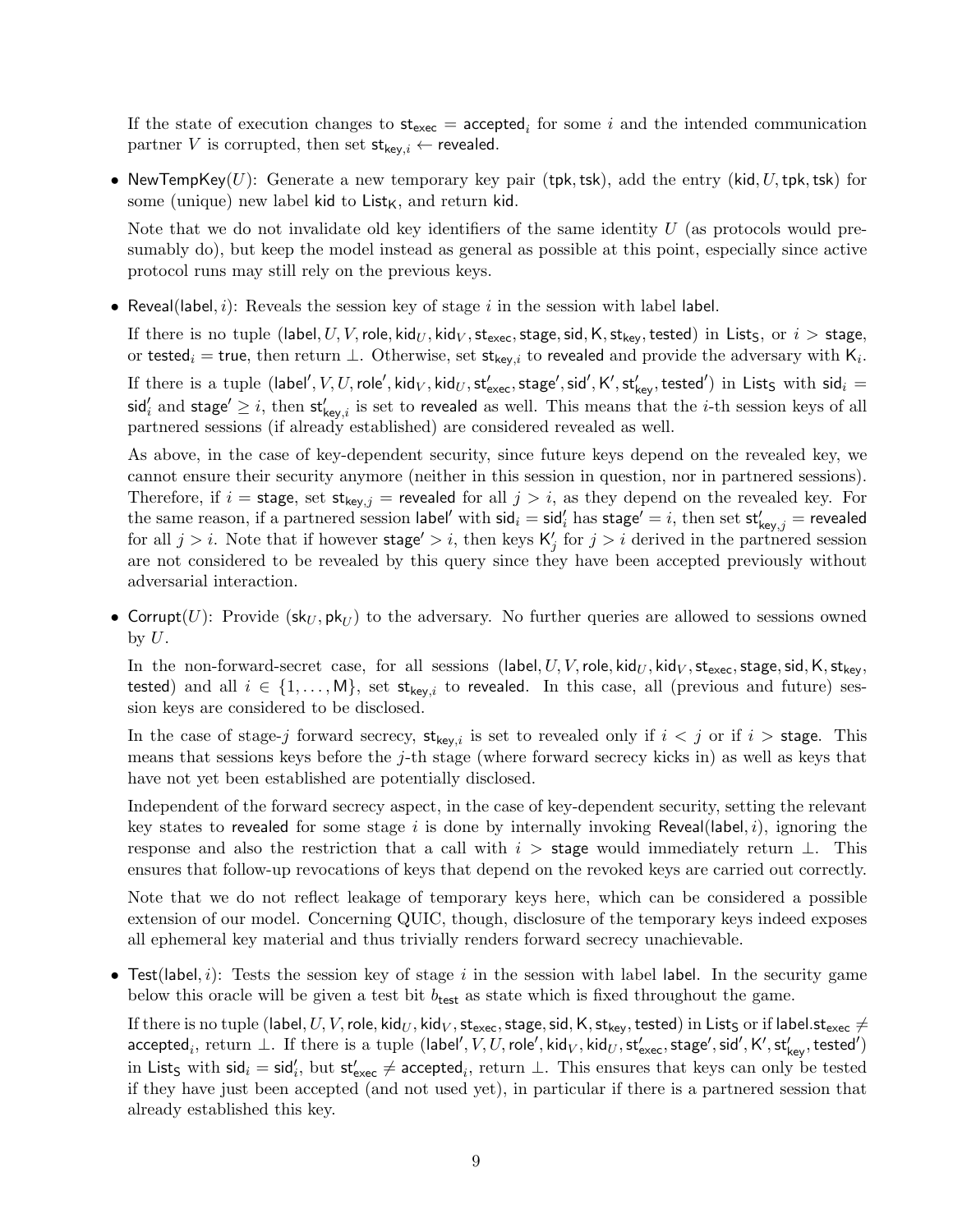<span id="page-9-3"></span><span id="page-9-2"></span>

Figure 2: Hierarchy of the Multi-Stage security flavors key-independent (KI) and key-dependent (KD), stage-n-forward-secret  $(n-FS)$  and non-forward-secret (NFS), as well as mutual authentication  $(M)$  and unilateral authentication  $(U)$  for a multi-stage key exchange protocol with M stages. A solid arrow from A to B denotes that A implies B, the dotted arrows indicates that intermediate flavors are omitted.

If label.tested<sub>i</sub> = true, return  $\mathsf{K}_i$ , ensuring that repeated queries will be answered consistently.

In the case of unilateral authentication, if label.role = responder and there is no tuple (label',  $V, U$ , role $',$  kid $_V$ , kid $_U,$  st $'_{\sf exec}$ , stage $',$  sid $',$  K $',$  st $'_{\sf key},$  tested $')$  in <code>List</code>s with <code>sid</code> $_i =$  sid $'_i$  and <code>role $' =$  initiator</code>, <code>return</code> ⊥. This means the adversary is not allowed to test responder (i.e., authenticated) sessions that do not communicate with a genuine initiator. Note that List<sub>s</sub> entries are only created for honest sessions, i.e., sessions generated by NewSession queries.

Otherwise, set label.tested<sub>i</sub> to true. If the test bit  $b_{test}$  is 0, sample label. $K_i \stackrel{\$}{\leftarrow} \mathcal{D}$  at random, where  $D$  is the session key distribution. This means that we substitute the session key by a random and independent key which is also used for future deployments within the key exchange protocol.  $\rm Moreover,\,\,if\,\,there\,\,is\,\,a\,\,tuple\,\, (label',V,U,role',kid_V, kid_U, st'_{exec}, stage', sid', K', st'_{key}, tested')\,\,in\,\,List'_{S}$ with  $\mathsf{sid}_i = \mathsf{sid}_i',$  also set label $'\mathsf{.} \mathsf{K}_i' \leftarrow$  label. $\mathsf{K}_i$  and label $'.\mathsf{tested}_i' \leftarrow \mathsf{true}$  to ensure consistency.  $\operatorname{Return }$  label. $\mathsf{K}_i$ .

## <span id="page-9-0"></span>2.4 Security of Multi-Stage Key Exchange Protocols

We are now ready to state our security notions.

### <span id="page-9-1"></span>2.4.1 Match Security

Following the approach of Brzuska et al. [\[BFWW11,](#page-24-2) [Brz13\]](#page-24-1) we split the (security) requirements of matching sessions and Bellare–Rogaway-like key secrecy into two games. Here, Match security ensures that the session identifiers sid effectively match the partnered sessions in the sense that

- 1. sessions with the same identifier for some stage hold the same key at that stage,
- 2. sessions are partnered with the intended (authenticated) participant,
- 3. session identifiers do not match across different stages, and
- 4. at most two sessions have the same session identifier at any stage.

The Match security game  $G_{\mathsf{KE},\mathcal{A}}^{\mathsf{Match}}$  thus is defined as follows.

**Definition 2.1 (Match security)** Let KE be a key exchange protocol and  $A$  a PPT adversary interacting with KE via the queries defined in Section [2.3](#page-6-0) within the following game  $G_{\text{KE},\mathcal{A}}^{\text{Match}}$ :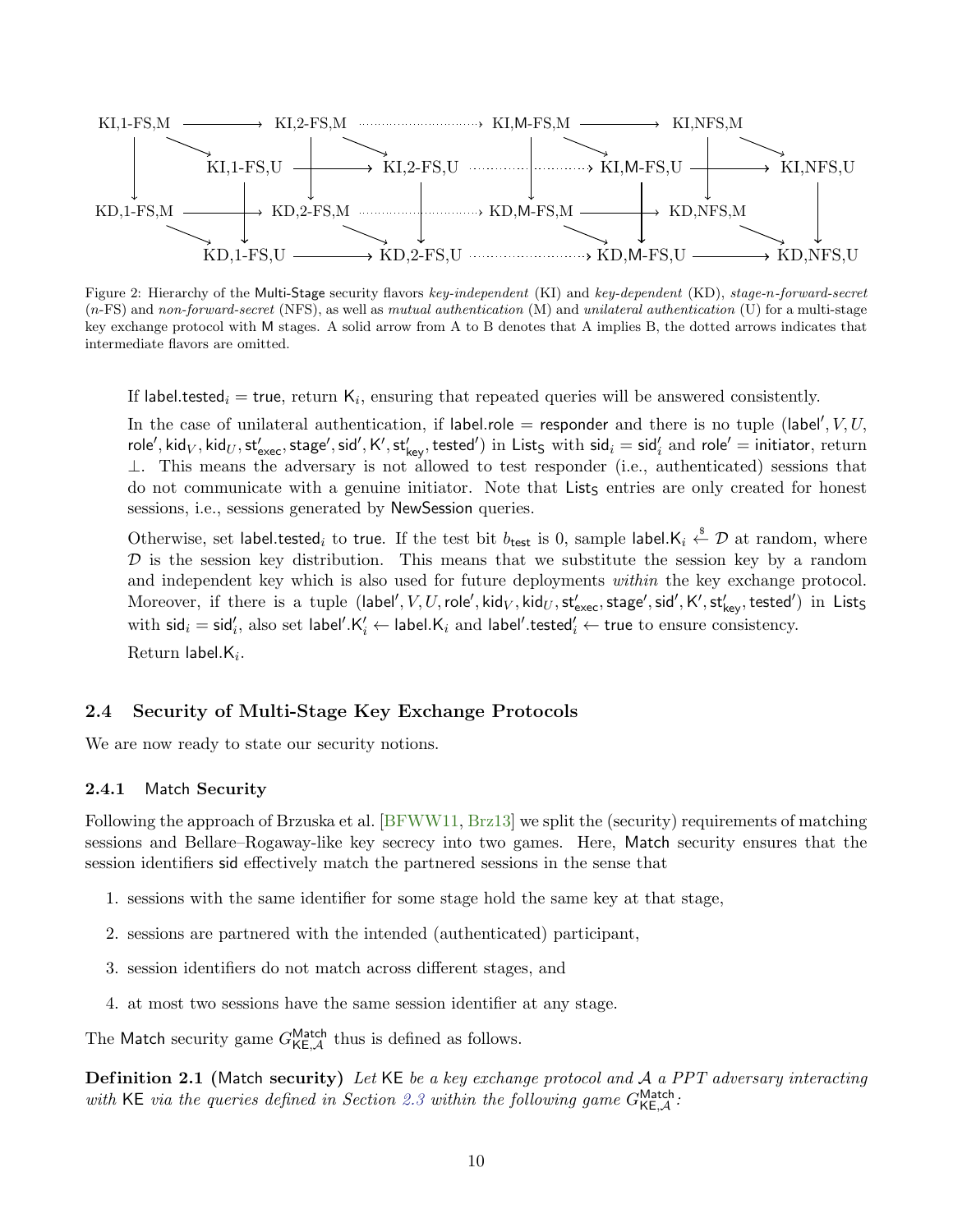- **Setup.** The challenger generates long-term public/private-key pairs for each participant  $U \in \mathcal{U}$ .
- Query. The adversary A receives the generated public keys and has access to the queries NewSession, Send, NewTempKey, Reveal, and Corrupt.
- Stop. At some point, the adversary stops with no output.

We say that A wins the game, denoted by  $G_{\text{KE},\mathcal{A}}^{\text{Match}} = 1$ , if at least one of the following conditions hold:

- 1. There exist two distinct labels label, label' and some stage  $i \in \{1, \ldots, M\}$  such that label.sid $_i =$ label $'.\mathsf{sid}_i\neq \bot,$  label.stage  $\geq i,$  label $'.\mathsf{stage}\geq i,$  label.st $_{\mathsf{exec}}\neq \mathsf{rejected}_i,$   $and$  label $'.\mathsf{st}_{\mathsf{exec}}\neq \mathsf{rejected}_i,$ but label. $K_i \neq$  label'. $K_i$ . (Distinct accepted session keys in some stage of partnered sessions.)
- 2. There exist two distinct labels label, label' such that label.sid<sub>i</sub> = label'.sid<sub>j</sub>  $\neq \perp$  for some stages  $i,j\in\{1,\ldots,\mathsf{M}\},$  label.role  $=$  initiator,  $\it{and}$  label $'.\mathsf{role} =$  responder,  $\it{but}$  label. $\dot{V}\neq$  label $'.U$   $\it{or}$   $(\it{only}\; \it{in}$ the case of mutual authentication)  $\text{label.} U \neq \text{label'.} V$ . (Distinct intended authenticated responder.)
- 3. There exist two (not necessarily distinct) labels label, label' such that label.sid<sub>i</sub> = label'.sid<sub>j</sub>  $\neq \perp$  for some stages  $i, j \in \{1, ..., M\}$  with  $i \neq j$ . (Different stages share the same session identifier.)
- 4. There exist three distinct labels label, label', label'' such that label.sid<sub>i</sub> = label'.sid<sub>i</sub> = label''.sid<sub>i</sub>  $\neq \bot$ for some stage  $i \in \{1, \ldots, M\}$ . (More than two sessions share the same session identifier.)

We say KE is Match-secure (with unilateral resp. mutual authentication) if for all PPT adversaries  $\mathcal{A}$  the following advantage function is negligible in the security parameter:

$$
\mathsf{Adv}_{\mathsf{KE},\mathcal{A}}^{\mathsf{Match}} := \Pr\left[G_{\mathsf{KE},\mathcal{A}}^{\mathsf{Match}} = 1\right].
$$

Note that we sometimes specify the notion of unilateral security by speaking of initiator-authenticated or responder-authenticated unilateral security.

#### <span id="page-10-0"></span>2.4.2 Multi-Stage Security

The Multi-Stage security game  $G_{\mathsf{KF}\ \mathsf{A}}^{\mathsf{Multi-Stage},\mathcal{D}}$  $K_{\mathsf{K}, \mathcal{A}}^{\text{Multi-Stage}, \nu}$ , which ensures Bellare–Rogaway-like key secrecy, is defined as follows.

<span id="page-10-1"></span>**Definition 2.2 (Multi-Stage security)** Let KE be a key exchange protocol and  $A$  a PPT adversary in-teracting with KE via the queries defined in Section [2.3](#page-6-0) within the following game  $G_{\text{KE A}}^{\text{Multi-Stage, D}}$  $\mathsf{K}\mathsf{E}, \mathcal{A}$  where  $\mathcal{D}$ is the distribution from which random keys are chosen in Test queries:

- **Setup.** The challenger generates long-term public/private-key pairs for each participant  $U \in \mathcal{U}$  and chooses the test bit b<sub>test</sub>  $\xi$  {0, 1} at random.
- Query. The adversary A receives the generated public keys and has access to the queries NewSession, Send, NewTempKey, Reveal, Corrupt, and Test.

Guess. At some point, the adversary stops and outputs a quess b.

We say that A wins the game, denoted by  $G_{\mathsf{KE},\mathcal{A}}^{\mathsf{Multi-Stage},\mathcal{D}}=1$ , if all of the following conditions hold:

1.  $b = b_{\text{test}}$ .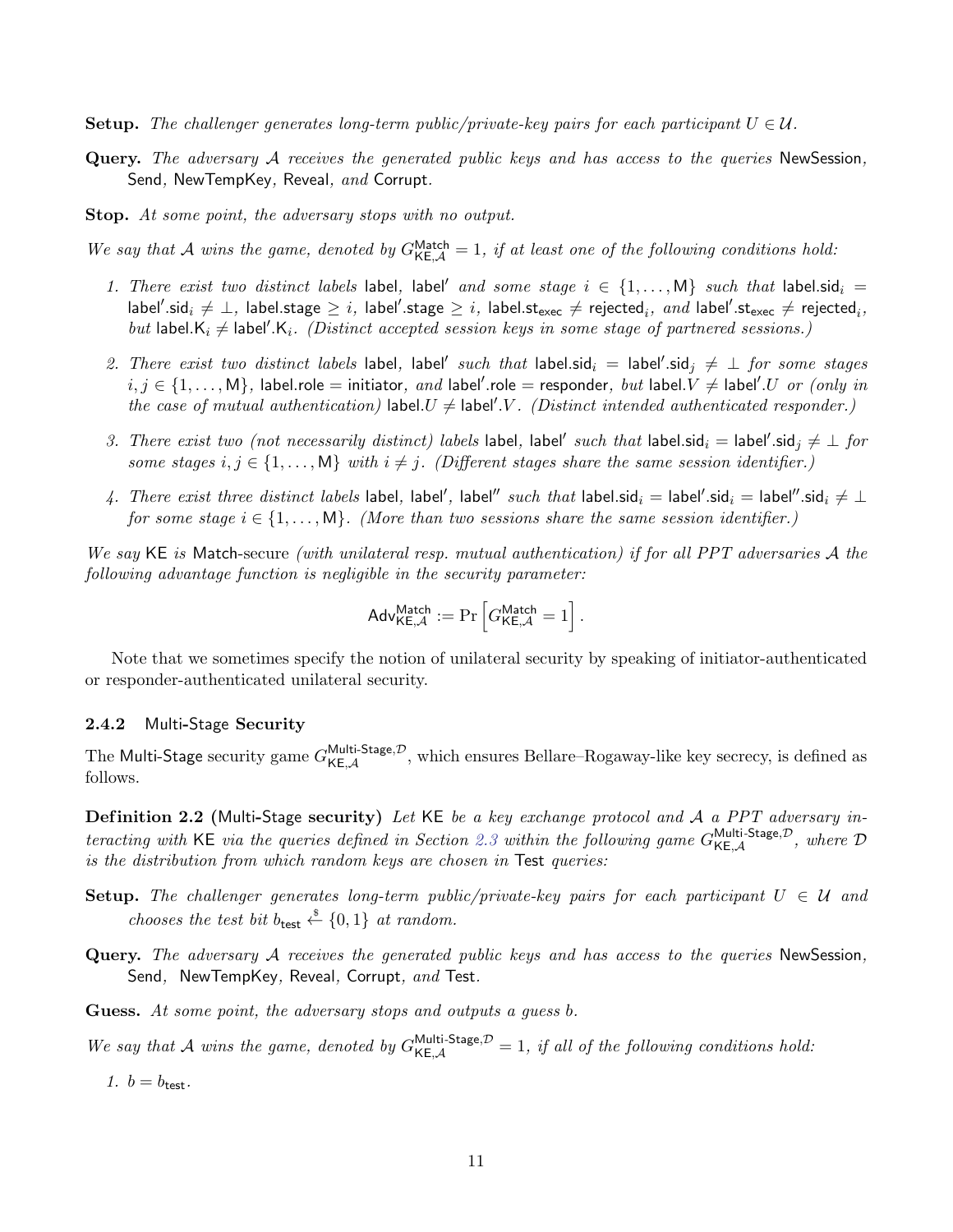<span id="page-11-3"></span><span id="page-11-2"></span>2. There do not exist two (not necessarily distinct) labels label, label' and some stage  $i \in \{1, \ldots, M\}$ such that label.sid<sub>i</sub> = label'.sid<sub>i</sub>, label.st<sub>key,i</sub> = revealed, and label'.tested<sub>i</sub> = true. (Adversary has tested and revealed the key in a single session or in two partnered sessions.)

Note that the winning conditions are independent of the key dependency, forward secrecy, and authentication properties of KE, as they are directly integrated in the affected (Reveal, Corrupt, resp. Test) queries.

We say KE is Multi-Stage-secure in a key-dependent resp. key-independent and non-forward-secret resp. stage-j-forward-secret manner and with unilateral resp. mutual authentication if KE is Match-secure and for all PPT adversaries A the following advantage function is negligible in the security parameter:

$$
\mathsf{Adv}_{\mathsf{KE}, \mathcal{A}}^{\mathsf{Multi-Stage}, \mathcal{D}} := \Pr\Big[G_{\mathsf{KE}, \mathcal{A}}^{\mathsf{Multi-Stage}, \mathcal{D}} = 1\Big]-\frac{1}{2}.
$$

We notice that the different flavors of Multi-Stage security that a multi-stage key exchange protocol with M stages can provide form an ordered hierarchy (according to their strength) as depicted in Figure [2,](#page-9-2) where key-independent stage-1 forward secrecy with mutual authentication is the strongest and key-dependent non–forward secrecy with unilateral authentication is the weakest notion.

# <span id="page-11-0"></span>3 Composition

Ideally, one would like to see a composition result for Multi-Stage-secure key exchange protocols in the sense that such protocols—potentially under some condition—can be securely composed with arbitrary symmetric-key protocols, as is the case with Bellare–Rogaway-secure key exchange protocols [\[BFWW11\]](#page-24-2). In this section, we prove that indeed secure composition with arbitrary symmetric-key protocols is possible for a specific flavor of Multi-Stage-secure protocols, namely those that provide key independence and stage-j forward secrecy, when composed with a symmetric-key protocol at a forward-secret, final stage. Unfortunately however, for key-dependent or non-forward-secret multi-stage key exchange protocols, such a generic composition result seems hard to achieve or even impossible, as we will see later.

Moreover, the authentication property of the multi-stage key exchange influences the security guarantees our composition result is able to provide. While mutual authentication yields security for an unrestricted composition with a symmetric-key protocol, in the case of unilateral authentication, security can only be guaranteed if the composition with the symmetric-key protocol is not applied in the trivial attack scenario, where the adversary impersonates the unauthenticated initiator in the key exchange phase. We state our composition result in terms of mutual authentication, and discuss afterwards how (and why) it extends to the unilateral case.

### <span id="page-11-1"></span>3.1 Preliminaries

In order to reason about composition of key exchange and symmetric-key protocol games, we employ the syntax for composed games (adapted to the multi-stage setting) as well as the notion of session matching introduced by Brzuska et al. [\[BFWW11,](#page-24-2) [Brz13\]](#page-24-1), which we briefly summarize in the following.

**Composed games for multi-stage key exchange.** Let  $G_{KE}$  be a game modeling security for a (multistage) key exchange protocol KE and  $G_{\Pi}$  a security game for some symmetric-key protocol  $\Pi$ , then  $G_{\mathsf{KE}_i;\Pi}$ is defined as the security game for the composition  $KE_i$ ;  $\Pi$  of  $KE$  and  $\Pi$  where, whenever a session key  $K_i$ is accepted in stage i of  $KE$ , this key  $K_i$  is registered as a new key in the symmetric-key protocol game  $G_{\Pi}$ , allowing the adversary to run  $\Pi$  sessions with this key (and all previously registered keys). In  $G_{\mathsf{KE}_i;\Pi}$ , the adversary's task is to break the security of  $\Pi$  given access to both the queries of  $G_{\mathsf{KE}}$  and  $G_{\Pi}$ , which the composed game essentially just relays to the appropriate subgame. Exceptions to this are the key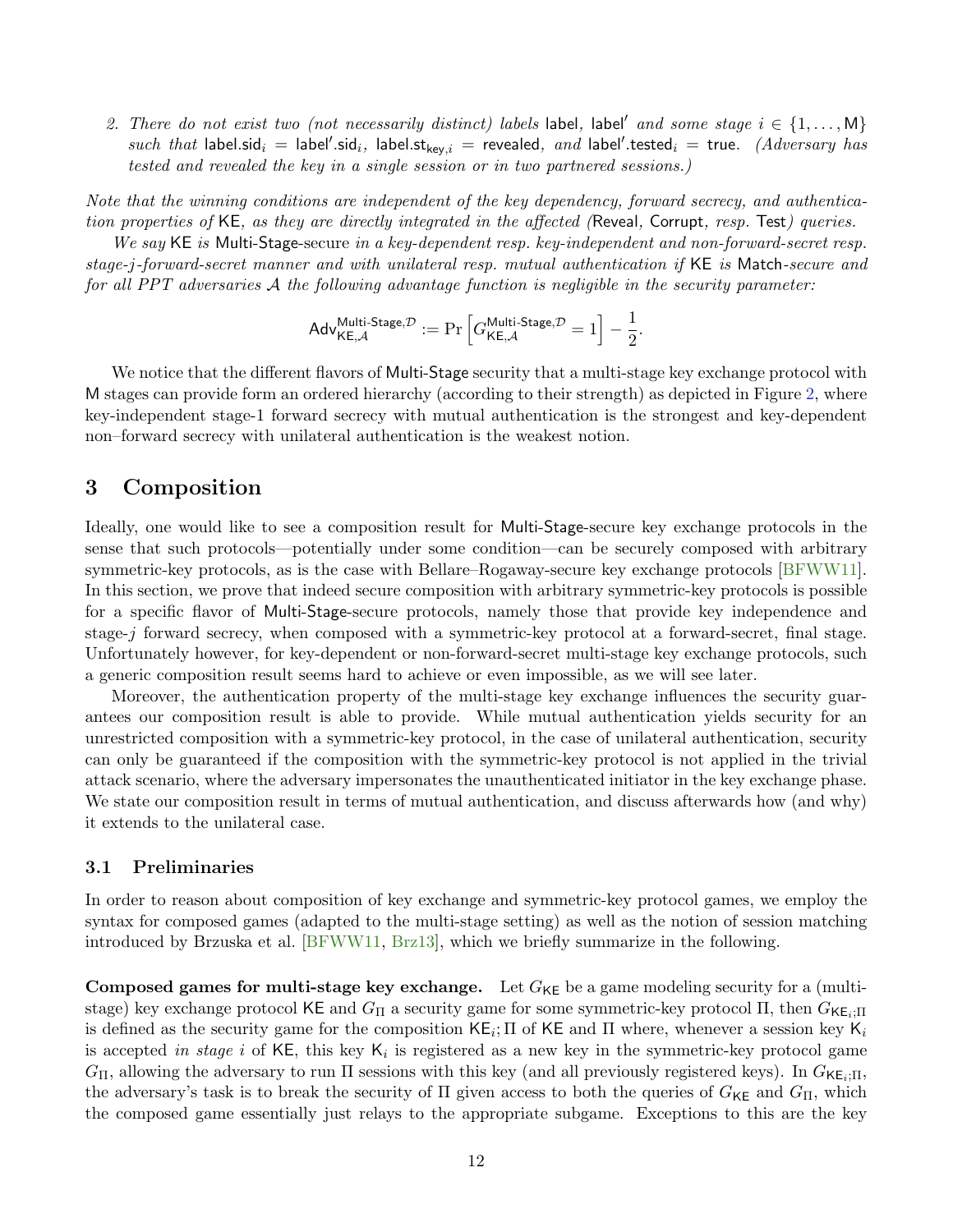<span id="page-12-5"></span>registration queries of  $G_{\Pi}$  (that are only executed by the composed game to register stage-i keys within  $G_{\Pi}$  whenever such a key has been accepted), the Reveal query of  $G_{KE}$  (which the adversary is not allowed to query *for stage-i keys* in the composed game<sup>[6](#page-12-1)</sup>, as session key compromise for these keys is—if at all captured in  $G_{\Pi}$ ), and the Test query of  $G_{\text{KE}}$  (being only of administrative purpose for  $G_{\text{KE}}$ ). The adversary wins in the composed game, if it, via its queries, succeeds in the subgame  $G_{\Pi}$ .

**Session matching.** For composability, an additional property named session matching is required. A key exchange protocol KE allows for session matching, if there exists an efficient algorithm that, when eavesdropping on the communication between an arbitrary adversary  $A$  and the security game  $G_{\text{KE}}$ , is able to deduce which sessions are partnered at each point of the communication. We refer to Brzuska et al. [\[BFWW11\]](#page-24-2) for definitional details and that (some form of) session matching is in fact necessary for arguing about compositional security.

### <span id="page-12-0"></span>3.2 Compositional Security

We are now able to state our composition result. Informally, a multi-stage key exchange protocol KE composes securely with an arbitrary symmetric-key protocol  $\Pi$  using the session keys of some stage i, if the key exchange is key-independent and stage-j-forward-secret for  $j \leq i$  with mutual authentication, allows for an efficient *session matching*, and the stage-i keys are *final*. With *final keys* in stage i (or: final stages i) we refer to those keys established after the last key exchange message has been exchanged  $(K_2)$ in QUIC).<sup>[7](#page-12-2)</sup> Note that keys derived prior to the final message exchange might be used in generating some key exchange messages and are thus not amenable to truly generic composition: such keys cannot provide security in, e.g., a symmetric-key protocol Π whose security is defined as an adversary being unable to forge the server message of a QUIC key exchange (as an adversary can simply replay such a message from the key exchange in the composed game).<sup>[8](#page-12-3)</sup>

<span id="page-12-4"></span>Theorem 3.1 (Multi-stage composition) Let KE be a key-independent stage-j-forward-secret Multi-Stagesecure key exchange protocol with mutual authentication, key distribution  $D$ , and an efficient session matching. Let  $\Pi$  be a secure symmetric-key protocol w.r.t. some game  $G_{\Pi}$  with a key generation algorithm that outputs keys with distribution  $D$ . Then the composition  $KE_i$ ;  $\Pi$  for final stages  $i \geq j$  is secure w.r.t. the composed security game  $G_{\mathsf{KE}_i;\Pi}$  and for any efficient adversary A we have

$$
\mathsf{Adv}_{\mathsf{KE}_i;\Pi,\mathcal{A}}^{G_{\mathsf{KE}_i;\Pi}} \leq n_s \cdot \mathsf{Adv}_{\mathsf{KE},\mathcal{B}}^{\mathsf{Multi\text{-}Stage},\mathcal{D}} + \mathsf{Adv}_{\Pi,\mathcal{C}}^{G_\Pi}
$$

for some efficient algorithms B and C, where  $n_s$  is the maximum number of sessions in the game  $G_{\mathsf{KE}}$ ; (*i.e.*, the size of the set LABELS of used labels).

*Proof (Theorem [3.1\)](#page-12-4).* The proof proceeds similar as the one for composition of classical Bellare–Rogawaysecure key exchange protocols given by Brzuska et al. [\[BFWW11\]](#page-24-2). First, we gradually replace each session key derived in stage i of  $KE$  by a randomly chosen value and show that, if an adversary is able to distinguish this, we can break the Multi-Stage security of KE. Once all keys are replaced by random ones, the composed game is actually independent of the key exchange protocol (as the now randomly chosen final stage-i keys

<span id="page-12-2"></span><span id="page-12-1"></span><sup>&</sup>lt;sup>6</sup>Note however that keys in stages different from i, not being used for  $\Pi$ , are still accessible via Reveal queries in  $G_{\mathsf{KE}}$ .

<sup>&</sup>lt;sup>7</sup>The notion of final keys can be formalized in our model through the sequence of special Send( $\cdot$ , continue) queries (without further message output) at the end of a session run. A similar query can be used to enable the adversary to trigger the final key computation after the last protocol message has been sent (in QUIC: after the server sent its message).

<span id="page-12-3"></span><sup>&</sup>lt;sup>8</sup>In principle, our composition result can cover not only final, but any unused stage-i key. We refrain from capturing this more complex notion of non-usage of keys here.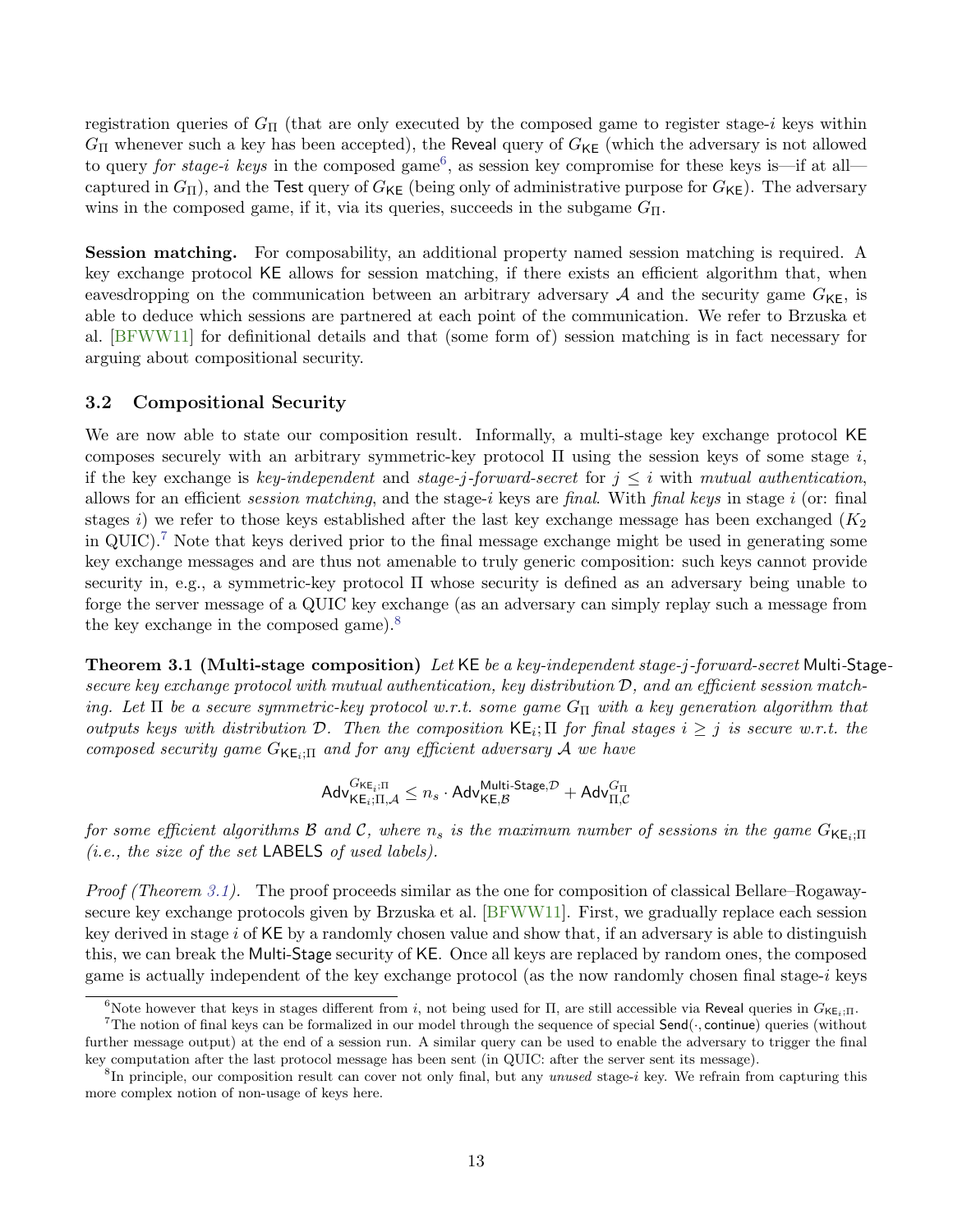<span id="page-13-1"></span>are not used within the key exchange), thus breaking it is equivalent to breaking the symmetric-key protocol Π directly.

For the first part, a hybrid argument is applied. Let  $G_{\mathsf{KE}_i;\Pi}^{\lambda}$  denote a game that behaves like  $G_{\mathsf{KE}_i;\Pi}$ , except that for the first  $\lambda$  accepting sessions in stage i (where the partnered session has not yet accepted this stage), instead of the real session key  $\mathsf{K}_i$  a randomly chosen  $\mathsf{K}'_i \overset{\hspace{0.1em}\mathsf{\scriptscriptstyle\$}}{\leftarrow} \mathcal{D}$  is used in the subsequent execution of Π. Obviously,  $G_{\mathsf{KE}_i;\Pi}^0 = G_{\mathsf{KE}_i;\Pi}$  while  $G_{\mathsf{KE}_i;\Pi}^{n_s}$  denotes the game where all keys for the Π subgame are chosen at random from  $\mathcal{D}$ . Applying Lemma [3.2](#page-13-0) below, we have that both games are indistinguishable due to the Multi-Stage security of KE and it holds that

$$
\left|\mathsf{Adv}_{\mathsf{KE}_{i};\Pi,\mathcal{A}}^{G^0_{\mathsf{KE}_{i};\Pi}}-\mathsf{Adv}_{\mathsf{KE}_{i};\Pi,\mathcal{A}}^{G^{\mathsf{R}\varepsilon}_{\mathsf{KE}_{i};\Pi}}\right|\leq n_s\cdot\mathsf{Adv}_{\mathsf{KE},\mathcal{B}}^{\mathsf{Multi\text{-}Stage},\mathcal{D}}.
$$

As  $G_{\text{KE}_i;\Pi}^{n_s}$  uses only randomly chosen keys which are completely independent of the ones derived in the key exchange protocol, we can, by Lemma [3.3](#page-14-0) below, bound the advantage of A in  $G^{n_s}_{\mathsf{KE}_i;\Pi}$  by the advantage of an adversary in the security game  $G_{\Pi}$  of  $\Pi$ . Since  $\Pi$  is assumed to be secure w.r.t.  $G_{\Pi}$ , we can conclude that  $KE$ ;  $\Pi$  is secure w.r.t.  $G_{KE_i;\Pi}$ .

The following lemma establishes the hybrid argument required in the proof of Theorem [3.1.](#page-12-4)

<span id="page-13-0"></span>**Lemma 3.2** Let KE be a key-independent stage-j-forward-secret Multi-Stage-secure key exchange protocol with mutual authentication, key distribution  $\mathcal{D}$ , and an efficient session matching. Let  $\Pi$  be a symmetrickey protocol with a key generation that outputs keys with distribution  $D$ . Then for  $i \geq j$ , all  $\lambda = 1, \ldots, n_s$ (where  $n_s$  is the maximum number of sessions in  $G_{\mathsf{KE}_i;\Pi}$ ) and any efficient adversary A we have

$$
\left|\mathsf{Adv}_{\mathsf{KE}_{i};\Pi,\mathcal{A}}^{G_{\mathsf{KE}_{i};\Pi}^{\lambda-1}}-\mathsf{Adv}_{\mathsf{KE}_{i};\Pi,\mathcal{A}}^{G_{\mathsf{KE}_{i};\Pi}^{\lambda}}\right|\leq \mathsf{Adv}_{\mathsf{KE},\mathcal{B}}^{\mathsf{Multi\text{-}Stage},\mathcal{D}}.
$$

for some efficient algorithm B.

For simplicity we provide B with  $\lambda$  as auxiliary input. As already noted in [\[BFWW11\]](#page-24-2) letting B pick  $\lambda$  at random in the interval  $[1, n_s]$  suffices to prove the hybrid argument.

*Proof (Lemma [3.2\)](#page-13-0).* We construct algorithm B using the adversary A against  $G_{\mathsf{KE}_i;\Pi}$  in such a way that, if A has a non-negligible difference between the advantage in  $G^{\lambda-1}_{\mathsf{KE}_i;\Pi}$  and  $G^{\lambda}_{\mathsf{KE}_i;\Pi}$ , then B will have a non-negligible advantage in  $G_{\mathsf{KE} \mid \mathcal{B}}^{\mathsf{Multi-Stage}, \mathcal{D}}$ мин-этаде, $\nu$ <br>КЕ, $\beta$ 

When simulating  $G_{\mathsf{KE}_i;\Pi}$  for A, algorithm B forwards most KE-related queries to its game  $G_{\mathsf{KE},\mathcal{B}}^{\mathsf{Multi\text{-}Stage},\mathcal{D}}$  $KE, B$ while answering queries to the  $G_{\Pi}$  subgame on its own, using the stage-*i* keys received from  $G_{KE,B}^{\text{Multi-Stage}, \mathcal{D}}$ мин-этаде, $\nu$ <br>КЕ, $\beta$ To this extent, B keeps a list with all stage-i session keys in use, denoted as a mapping SKEY: LABELS  $\rightarrow \mathcal{D}$ , in order to simulate the  $\Pi$  instances using these keys. Additionally,  $\beta$  keeps a counter c, initialized as  $c = 0$ , indicating the number of session keys replaced by random values so far. Queries related to KE issued by  $A$  are handled by  $B$  as follows:

• NewSession, NewTempKey, Reveal, and Corrupt queries are forwarded to  $G_{\mathsf{KF}\, \mathcal{B}}^{\mathsf{Multi\text{-}Stage},\mathcal{D}}$  $KE, B$  and the responses sent back to A. Note that, as KE is stage-j-forward-secret for  $j \leq i$ , session keys in stage i are established in a forward-secret manner and thus Corrupt queries do not affect the security of spawned  $\Pi$  instances at that stage. Moreover, as KE is key-independent, Reveal(label,  $i'$ ) queries allowed for stages  $i' \neq i$  in the composed game at no time affect the state of session keys in stage i.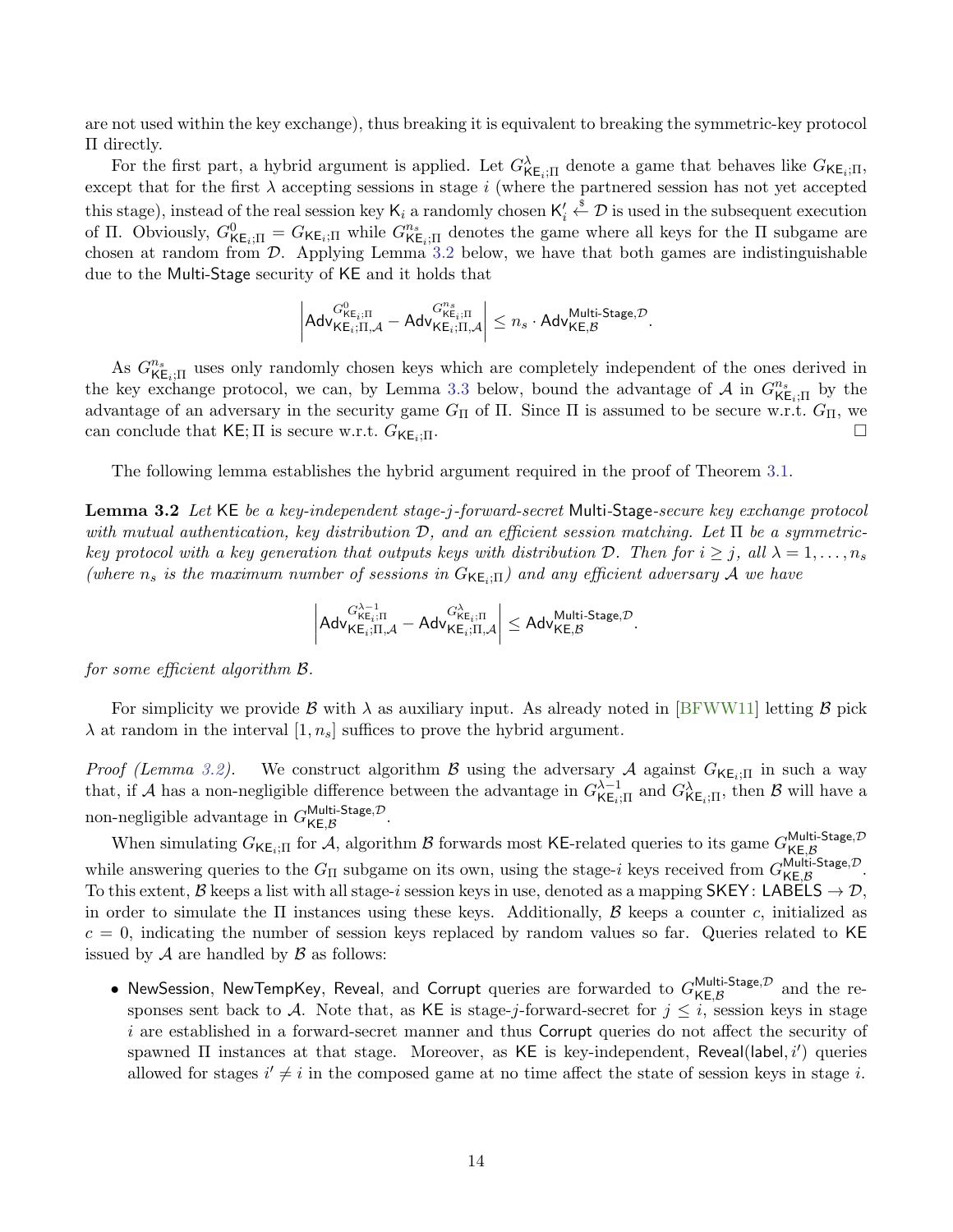• Send(label, m) queries are forwarded to  $G_{\kappa F R}^{Multi\text{-}Stage, D}$  $K_{\mathsf{R},\mathcal{B}}^{\text{Multi-stage},\nu}$  as well and the responses sent back to A. Additionally, if  $G_{\mathsf{KF}\ \mathcal{B}}^{\mathsf{Multi\text{-}Stage},\mathcal{D}}$  $K_{\mathsf{R},\mathcal{B}}^{\text{Multi-stage},D}$  changes to state accepted<sub>i</sub>, the following steps are taken.

First,  $\beta$  checks whether label is partnered with some other label label'. This is efficiently computable as KE allows for an efficient session matching. In case label is partnered, SKEY(label) is set to SKEY(label') and A provided with an identifier for SKEY(label) in  $G_{\Pi}$ . Here, the Match security of KE ensures that whenever two partnered sessions accept, the established keys are identical with overwhelming probability.

If label is not partnered,  $\beta$  increases the counter value c by 1 and provides  $\mathcal A$  with an identifier for SKEY(label) in  $G_{\Pi}$ , where this value is computed depending on the counter c:

- $-$  If *c* < λ, then sample SKEY(label) ←  $\mathcal{D}$  at random.
- If  $c = \lambda$ , then issue a Test(label, i) query and store the resulting value in SKEY(label).
- If  $c > \lambda$ , then issue a Reveal(label, i) query and store the resulting value in SKEY(label).

Note that  $\beta$  checks for partnered sessions in stage i and thus never tests revealed keys (and vice versa). In this way, it obeys condition [2](#page-11-2) of  $G_{\mathsf{KE} B}^{\mathsf{Multi\text{-}Stage},\mathcal{D}}$  $KE, B$  in Definition [2.2.](#page-10-1)

Eventually,  $A$  terminates. Algorithm  $B$  then terminates as well and outputs 1 if  $A$  has won in the composed game (i.e., in the  $G_{\Pi}$  subgame that  $\beta$  simulates on its own) and 0 otherwise. That way, if the Test query made by  $\beta$  returns the real session key,  $\beta$  perfectly simulates  $G_{\mathsf{KE}_i;\Pi}^{\lambda-1}$  for  $\mathcal{A}$ , whereas, if a random key is returned,  $\beta$  perfectly simulates  $G_{\mathsf{KE}_i;\Pi}^{\lambda}$ . In the case that  $b_{\mathsf{test}} = 0$  in  $G_{\mathsf{KE},\beta}^{\mathsf{Multi\text{-}Stage},\mathcal{D}}$  $KE, B$   $KE$ ,  $B$  thus outputs the wrong bit with probability  $\mathsf{Adv}_{\mathsf{KE}_i;\Pi,\mathcal{A}}^{G_{\mathsf{KE}_i;\Pi}^{\lambda}$  while, if  $b_{\mathsf{test}} = 1, \mathcal{B}$  outputs the right bit with probability  $\mathsf{Adv}_{\mathsf{KE}_i;\Pi,\mathcal{A}}^{G_{\mathsf{KE}_i;\Pi}^{\lambda-1}$ . Therefore, we can conclude that the advantage of  $\mathcal{B}$  in winning the game  $G_{\mathsf{KE},\mathcal{B}}^{\mathsf{Multi-Stage},\mathcal{D}}$  $\mathsf{KE}, \mathcal{B}$  is

$$
\mathsf{Adv}_{\mathsf{KE}, \mathcal{B}}^{\mathsf{Multi\text{-}Stage}, \mathcal{D}} \geq \left\vert \mathsf{Adv}_{\mathsf{KE}_i; \Pi, \mathcal{A}}^{\mathsf{G}^{\lambda-1}_{\mathsf{KE}_i; \Pi}} - \mathsf{Adv}_{\mathsf{KE}_i; \Pi, \mathcal{A}}^{\mathsf{G}^{\lambda}_{\mathsf{KE}_i; \Pi}} \right\vert.
$$

 $\Box$ 

It remains to show how an adversary in the hybrid game  $G^{n_s}_{\mathsf{KE}_i;\Pi}$ , where all session keys in the  $G_{\Pi}$  subgame are replaced by random ones, can be reduced to an adversary in security game  $G<sub>II</sub>$  of the symmetrickey protocol.

<span id="page-14-0"></span>**Lemma 3.3** Let KE be a multi-stage key exchange protocol with stage i being final. Let  $\Pi$  be a secure symmetric-key protocol w.r.t. some game  $G_{\Pi}$  with a key generation algorithm that outputs keys with distribution D. Let  $n_s$  be the maximum number of sessions in  $G_{\mathsf{KE}_i;\Pi}$ . Then for any efficient adversary A we have

$$
\mathsf{Adv}^{G^{n_s}_{\mathsf{KE}_i;\Pi}}_{\mathsf{KE}_i;\Pi,\mathcal{A}} \leq \mathsf{Adv}^{G_{\Pi}}_{\Pi,\mathcal{C}}
$$

for some efficient algorithm  $\mathcal{C}.$ 

Proof (Lemma [3.3\)](#page-14-0). We let algorithm C simulate the entire composed game  $G_{\mathsf{KE}_i;\Pi}^{n_s}$  for A, computing the outputs of the key exchange subgame on its own while forwarding any  $\Pi$ -related query to its game  $G_{\Pi}$ . This is possible, as the keys established in the key exchange stage i are final (i.e., unused in  $KE$ ), hence independent of the protocol part, and thus C is indeed able to provide a perfect simulation for  $\mathcal{A}$ . In the end, if A wins in the simulated game, C will have won in its game  $G_{\Pi}$  as well, establishing the desired equation.

Formally,  $\mathcal C$  only has to handle Send queries to the key exchange game in a special way. Although all session keys used in the protocol stage are uniformly distributed,  $\mathcal C$  needs to distinguish two cases when a session key is accepted in the key exchange: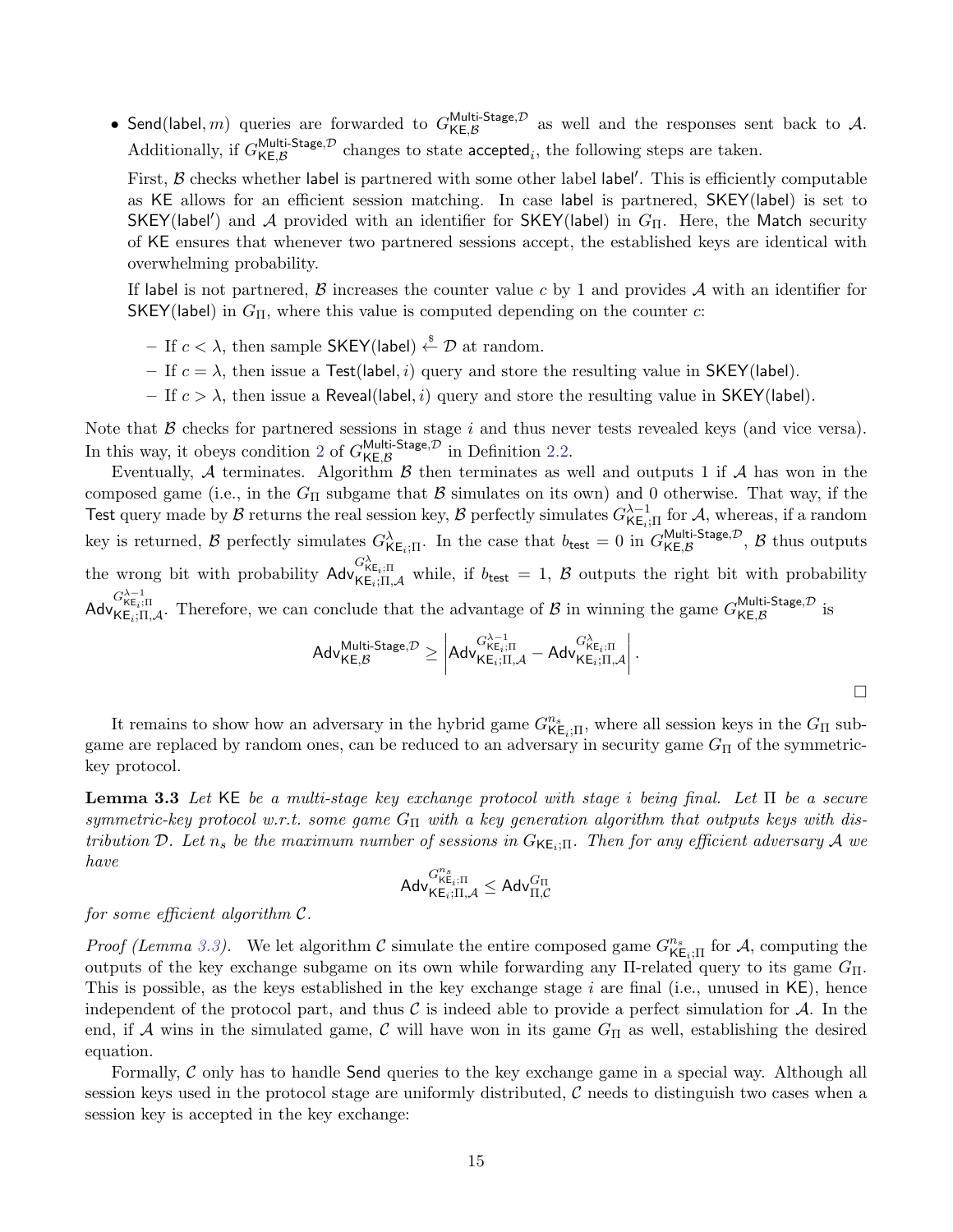- If the accepting session is partnered, C instructs  $G_{\Pi}$  to register the same key as for the partnered session and returns the according key identifier to A.
- Otherwise, C simply queries  $G_{\Pi}$  for an identifier of a new (randomly distributed) key chosen by  $G_{\Pi}$ , which it relays to  $A$ .

All other queries are handled by  $C$  in an unmodified way, either by simulating them on its own (in the case of key exchange queries) or by forwarding them to  $G_{\Pi}$  (in the case of protocol queries).

As  $G_{\Pi}$  samples keys randomly and C ensures consistency in the cases of partnered sessions, its simulation of  $G^{n_s}_{\mathsf{KE}_i;\Pi}$  for A is perfect. Since C forwards all protocol queries of A unaltered to  $G_{\Pi}$ , if A succeeds in the composed game, C wins in  $G_{\Pi}$ .

Remark. Note that, although our composition result from Theorem [3.1](#page-12-4) focuses on composition with a single symmetric-key protocol at some (forward-secret) stage  $i$ , it readily extends to *concurrent composition* with one (or several) such protocols at multiple forward-secret, final stages. The reason for this is that in the composition game  $G_{\text{KE}:II}$ , the adversary is allowed to issue Reveal queries for all stages except i, i.e., the game captures arbitrary compromises of session keys at other stages and therefore using a specific symmetric-key protocol cannot endanger the stated compositional security.

Composition with unilateral authentication. As aforementioned, unilateral authentication in the key exchange phase prevents our composition theorem to hold unconditionally. The reason for this is that, when we are gradually replacing real by random keys in our proof, we depend on issuing Test queries for those keys. However, a Test query is prohibited for responder sessions without partners in the case of (responder-authenticated) unilateral authentication, as such queries would trivially rule out security in a scenario where the adversary can impersonate the unauthenticated communication partner.

Since multi-stage key exchange protocols with unilateral authentication do not provide protection against such attacks, our composition cannot consequently provide any protection either in these cases. However, if one restricts the composition in such a way that sessions of the symmetric-key protocol cannot be spawned in the trivial attack scenario (i.e., if the accepting session in stage i has role = responder, but is not partnered with a genuine initiator), then Theorem [3.1](#page-12-4) is easily adaptable to such a composition. Particularly, in Lemma [3.2,](#page-13-0) the problematic Test queries are not needed anymore as the reduction does not have to simulate a protocol session in these cases. Therefore, our composition result extends to this case straightforwardly.

Barriers for generic composition results. Except for the mutual authentication requirement (which can be relaxed to unilateral authentication as illustrated above), our composition theorem also relies on the multi-stage key exchange protocol being both key-independent and stage-j-forward-secret. We were unable to weaken these requirements and it seems to us hard to show general compositional security properties without these properties, as we briefly discuss in the following.

• Non-forward-secret stages: In our hybrid argument in the proof of Theorem [3.1,](#page-12-4) we depend on the forward secrecy of stage i at which instances of the protocol  $\Pi$  are spawned. More precisely, this property ensures, that Corrupt queries of adversary  $\mathcal A$  do not affect our simulation of  $\Pi$  instances that have already been spawned, thus allowing us to gradually key these protocols with a random instead of the real key.

If, in contrast, stage i would not be forward-secret, a Corrupt query would allow  $A$  to compute all established session keys, including the one in stage i. Therefore,  $A$  could potentially immediately check whether the respective Π session really uses the correct session key and abort, when it detects that we replaced the key with a random one in our hybrid game, rendering our simulation invalid.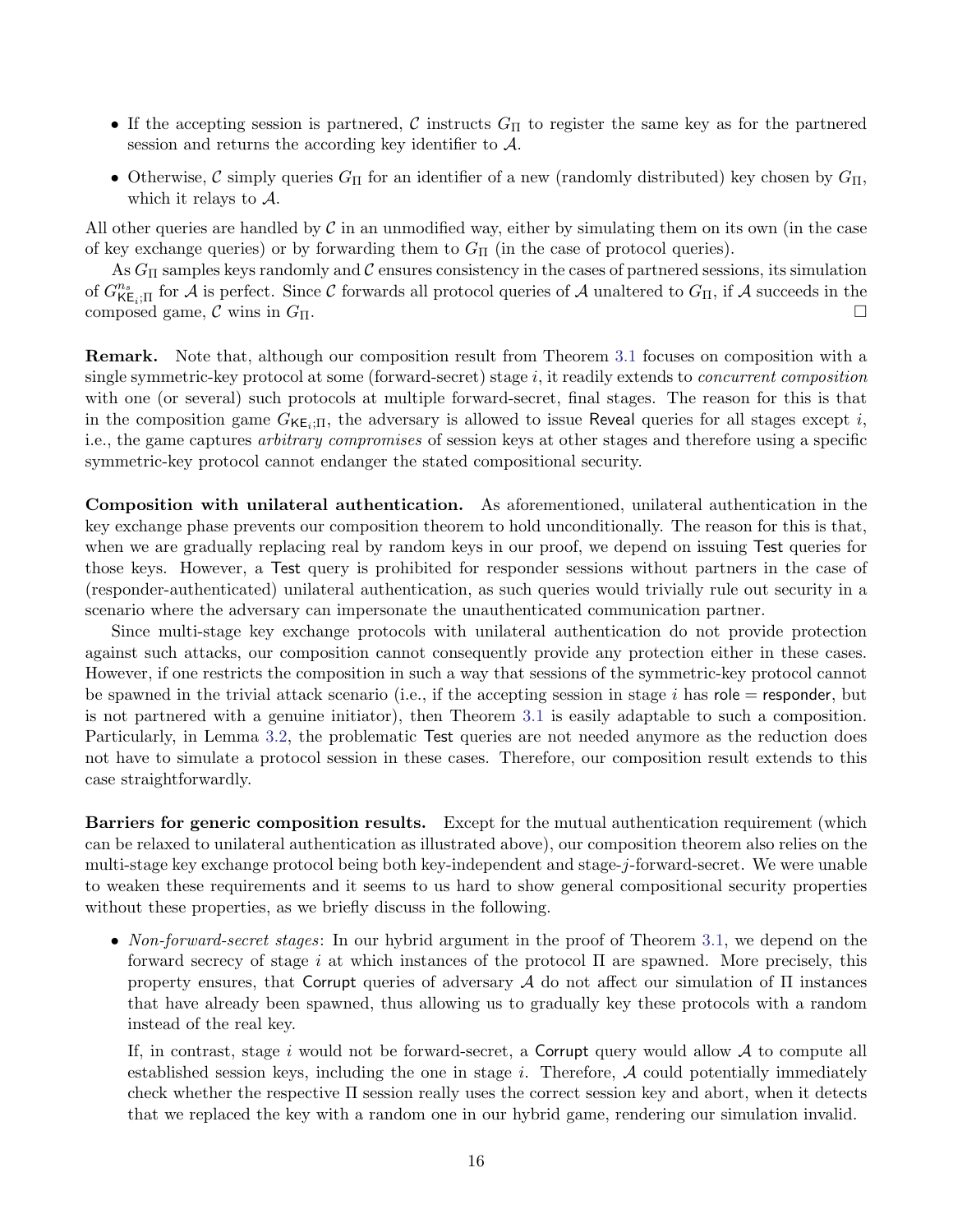<span id="page-16-2"></span>Client  $C$  Server  $S$ server's static public key  $pk_S$ , [nonces] server's static secret key  $sk_S$ generate ephemeral keys esk $c$ , epk $c$ generate nonce $<sub>c</sub>$ </sub>  $D_1 = DH(\mathsf{esk}_\mathcal{C}, \mathit{pk}_\mathcal{S})$  $D_1 = DH(\text{epk}_c, sk_S)$  $PRK_1 = KDF_{ext}(D_1, \text{nonce}_C, [\text{nonces}])$   $PRK_1 = KDF_{ext}(D_1, \text{nonce}_C, [\text{nonces}])$  $K_1 = \text{KDF}_{\text{exp}}(\text{PRK}_1, \text{info}_1)$   $K_1 = \text{KDF}_{\text{exp}}(\text{PRK}_1, \text{info}_1)$ use temporary keys tsks, tpks  $D_2 = DH(\mathsf{esk}_\mathcal{C}, \mathsf{tpk}_\mathcal{S})$  $D_2 = DH(\text{epk}_c, \text{tsk}_\mathcal{S})$  $\mathsf{PRK}_2 = \mathrm{KDF}_{\mathrm{ext}}(D_2, \mathsf{nonce}_\mathcal{C}, [\mathsf{nonce}_\mathcal{S}])$   $\qquad \qquad \mathsf{PRK}_2 = \mathrm{KDF}_{\mathrm{ext}}(D_2, \mathsf{nonce}_\mathcal{C}, [\mathsf{nonce}_\mathcal{S}])$  $K_2 = \text{KDF}_{\text{exp}}(\text{PRK}_2, \text{info}_2)$  K<sub>2</sub> = KDF<sub>exp</sub>(PRK<sub>2</sub>, info<sub>2</sub>) nonce $c$ , [nonce $s$ ], aux $c$ , epk $c$  $\{{\sf aux}_\mathcal{S},{\sf tpk}_\mathcal{S}\}_{\mathsf{K}_1}$ 

Figure 3: Expanded description of protocol run of Google's QUIC with 0-RTT handshake.

• Key dependence: In the proof of our composition theorem, key independence of the multi-stage key exchange guarantees that Reveal queries for session keys  $\mathsf{K}_{i'}$  of stages  $i' \neq i$  do not affect the session keys in stage i, that we are gradually replacing by random ones.

Indeed, if the key exchange would be key-dependent, revealing a session key of stage  $i' < i$  before the key of stage  $i' + 1$  is established would lead to all keys in this session getting revealed, including the to-be-replaced key  $\mathsf{K}_i$ . Thus, when  $\mathcal B$  replaces the real  $\mathsf{K}_i$  by a randomly chosen one,  $\mathcal A$  is potentially able to determine this and abort, rendering our simulation invalid.

Note that, moreover, we cannot get rid of Reveal queries for session keys  $K_{i'}$  of stages  $i' \neq i$  in our simulation without sacrificing concurrent composition of the multi-stage key exchange protocol with several symmetric-key protocols at multiple stages. We can either implicitly obtain concurrent composition by allowing A to arbitrarily compromise session keys of stages  $i' \neq i$  (which is what we do) or explicitly simulate the composed symmetric-key protocol on each stage ourself. In the latter case, though, in order to be able to correctly simulate the protocol for some stage, we would need to reveal the according session key ourself, i.e., issue exactly those Reveal queries that required key-independence in the first place.

# <span id="page-16-0"></span>4 Security Analysis of Google's QUIC Protocol

In this section we analyze the QUIC protocol from a cryptographic point of view. Before, we give a more detailed description of QUIC and describe how protocol steps are reflected in our modeling of the protocol.

# <span id="page-16-1"></span>4.1 A QUIC Tour

Let us recall the typical protocol run of the QUIC handshake shown in Figure [1](#page-2-2) and in an expanded form in Figure [3.](#page-16-2) Recall that in the core protocol the client first sends an ephemeral Diffie–Hellman (DH) key from which the first session key  $K_1$  is derived with the static DH key of the server, before the key  $K_2$  of the second stage is derived when the server sends a temporary DH key over the  $K_1$ -secured channel. The key  $K_2$  is then computed as the DH key of the two ephemeral keys.

**Channels.** Note that the key  $K_1$  may be used to transmit payload data before it is used to establish  $K_2$ . In fact, the  $K_1$ -protected channel may still be used after the server has sent its share for  $K_2$ . The reason is the unreliable transmission via UDP, i.e., the ephemeral key may be delivered later than expected or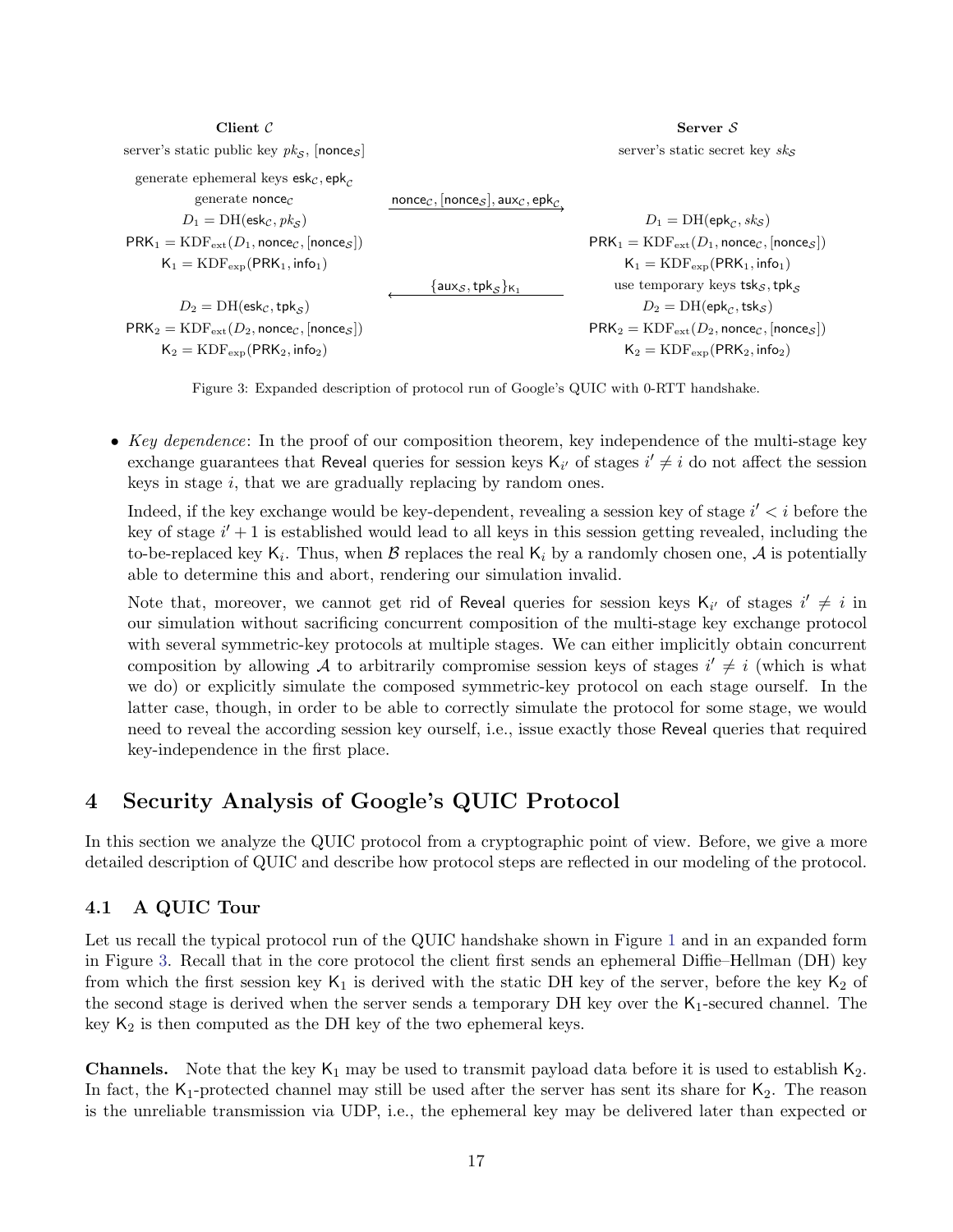<span id="page-17-1"></span>even get lost. The actual channel protocol is not specified in [\[Ros13,](#page-26-0) [LC13\]](#page-25-6), only references to possible authenticated encryption algorithms are given, supporting the usefulness of our composition theorem. We also remark that it turns out that for the security of the key exchange protocol we only need authenticity of the server's hello message, not confidentiality.

Certification. The main protocol is surrounded by some means to ensure that the server's static key pair is available and certified. Binding of keys to server identities is ensured by certification of public keys, potentially including revocation mechanisms. For the sake of simplicity, and in compliance with various similar efforts, we leave this part out of the security proof.<sup>[9](#page-17-0)</sup> Hence, we presume that valid binding of static keys is ensured as a part of the security game in the sense that the assignment of public keys to parties is known by default.

If the client is currently not in possession of the server's public key it may start the interaction with an "inchoate" client hello. Upon receiving such a message, the server forwards its public configuration, possibly including the certificate and further information. We omit this part of the key retrieval in our modeling of the protocol, since we assume known binding of public keys to servers anyway.

Format of handshake messages. To prevent replay attacks, QUIC employs the common countermeasure and uses nonces. However, because of the restriction of zero round-trip time, one cannot expect the server to contribute to the nonce, and must rely on the user to generate good nonces. To sustain security, QUIC assumes that the server uses a so-called "strike-register" in which previously seen nonces are stored. Several severs within a so-called "orbit" are supposed to share such a register. A nonce is thus assumed to consist of a time stamp, an orbit identifier, and 20 random bytes; the designers of QUIC estimate that 32 bytes should be sufficient.

If a connection with a client-generated nonce fails, because the server finds an entry in the strike register, then the server rejects, but provides a server-generated nonce, encrypted and authenticated under some private server key. If the server then recognizes such a server nonce in a subsequent, fresh 0-RTT connection retry, it can check that it is authentic. We simply write nonce<sub>C</sub> for the nonce eventually used by the client, and  $[none<sub>S</sub>]$  for the (optional) server nonce. Because of the strike registers, we presume in our protocol abstraction that any honest server accepts any client nonce only once.

Handshake messages are tagged, e.g., the client resp. server hello message in the handshake phase carry special tags CHLO and SHLO, and may contain further information like the version numbers. However, many of these entries are optional and do not directly contribute to the cryptographic strength of the key exchange step (except that they enter the key derivation step in a non-critical way, see below). We thus simply write aux for these data, with a subscript for the corresponding party.

Key derivation. Key derivation is performed via HMAC with SHA-256, as specified by NIST SP800- 56C [\[Che11\]](#page-24-6). This is a two-stage derivation process. In the first extraction step via function  $KDF_{ext}$  one computes a pseudorandom master key PRK from the corresponding Diffie-Hellman key, using the client nonce and possibly the server nonce as a salt input. In our security proof we model this extraction function as a random oracle.

In the second expansion step, one derives client and server write keys and IV values by expanding the PRK via  $KDF_{\text{exp}}$ . Here, the input are the client hello message, the (public) server configuration, and a label distinguishing the first-stage key ("QUIC key expansion") from the second-stage key ("QUIC forward secure key expansion"). We denote these data by  $\inf_{\Omega_1}$  and  $\inf_{\Omega_2}$ , respectively. Note that they are both

<span id="page-17-0"></span> $9$ There are only a few exceptions where the certification process has been considered to be an integral part of cryptographic protocol, e.g.  $[BFPW07, FW09, BCF<sup>+</sup>13]$  $[BFPW07, FW09, BCF<sup>+</sup>13]$  $[BFPW07, FW09, BCF<sup>+</sup>13]$  $[BFPW07, FW09, BCF<sup>+</sup>13]$  $[BFPW07, FW09, BCF<sup>+</sup>13]$  $[BFPW07, FW09, BCF<sup>+</sup>13]$ , where the latter one deals with key exchange explicitly.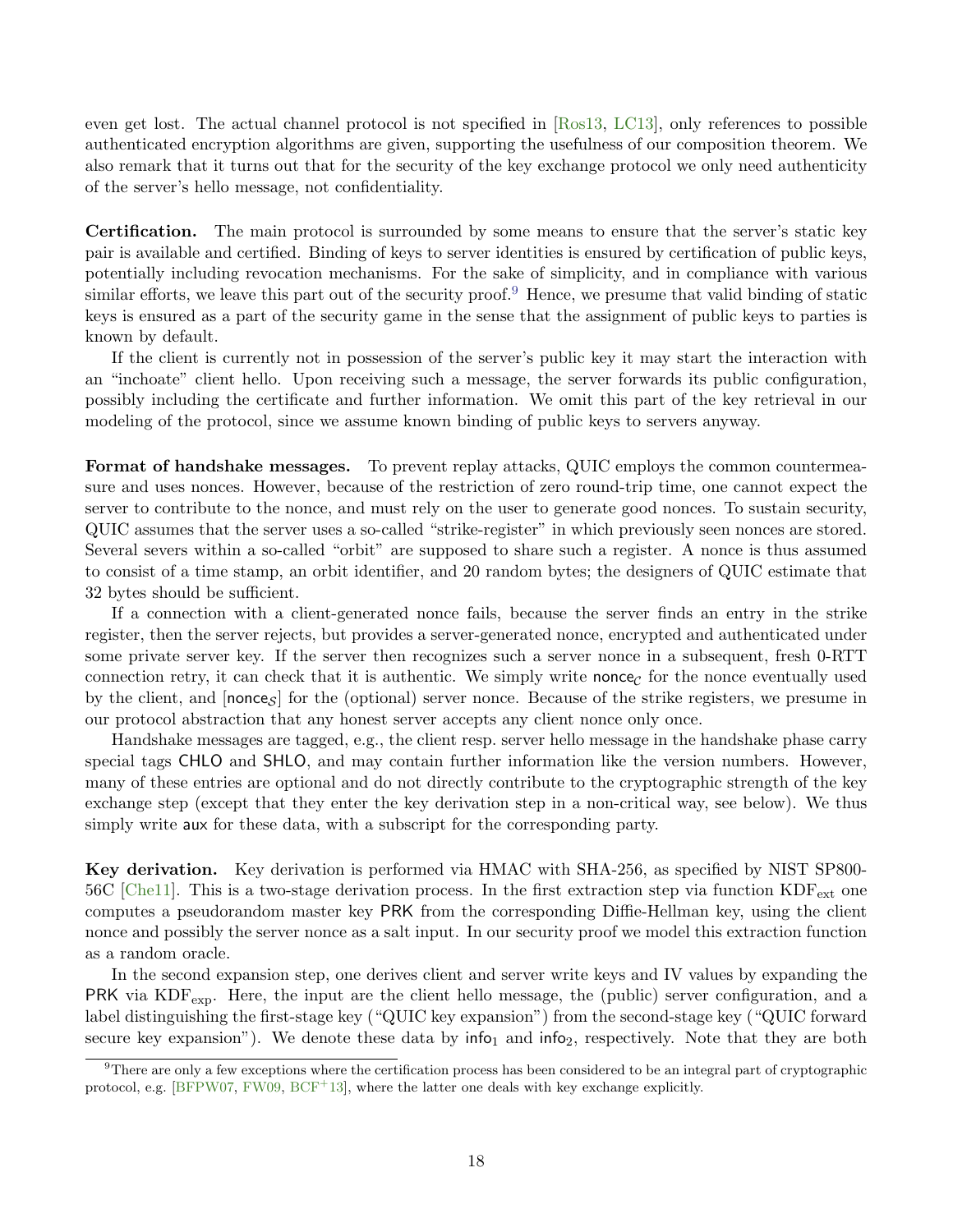<span id="page-18-2"></span>determined given the client's ephemeral key, the nonces, the auxiliary data and the stage number. We assume in our analysis that  $KDF_{\text{exp}}$  is a random oracle, too.

Session identifiers and partners. For the analysis we also need to specify the intended partners and the session identifiers. Since clients are not authenticated in QUIC, we assume that the responder in an execution, i.e., the server, sets the partner identity label.  $V$  to '\*'. The client on the other hand sets the partner entry to the identity of the server specified through the public key. As for session identifiers, for both parties we let  $sid_1 = info_1$  and  $sid_2 = (info_1, \{aux_S, tpk_S\}_{K_1})$ , where the latter value is the authenticated ciphertext sent by the server. Note that the session identifiers are only set to these values once the corresponding party accepts, and are  $\perp$  otherwise. We remark that aux<sub>c</sub>, containing the used server configuration's ID, together with the verified certification of the server configuration uniquely identifies the full configuration used in the key derivation. Furthermore, observe that  $\inf o_1$  and  $\inf o_2$  can be derived mutually from another, as they only differ in some constant labels.

#### <span id="page-18-0"></span>4.2 Cryptographic Analysis of QUIC

For the security proof we will rely on the random oracle model and the Gap-Diffie-Hellman problem [\[OP01\]](#page-26-1), like many other DH-based key exchange protocols, e.g., [\[JP02,](#page-25-8) [KP05,](#page-25-9) [LM06,](#page-26-2) [DF11\]](#page-24-9) to name a few. The property basically says that solving the (computational) DH problem remains hard, even having access to a decisional oracle  $DDH(X, Y, Z)$  which returns 1 if and only if  $DH(X, Y) = Z$ . Formally, for an adversary A we denote by  $\mathsf{Adv}_{\mathcal{G},\mathcal{A}}^{\text{GapDH}}$  the probability that A solves the following problem: On input the description of the group G of known prime order q, together with a generator g of G, and random  $X, Y \leftarrow G$ , the task is to find Z such that  $Z = DH(X, Y)$ , when given access to oracle  $DDH(\cdot, \cdot, \cdot)$ .

Besides the underlying number-theoretic problem, we also need security of the channel protocol which is used for the server hello message. Since we only need authenticity, we can simply define security as follows: We denote by  $\mathsf{Adv}_{\{\cdot\},\mathcal{A}}^{\text{Auth}}$  the probability that adversary  $\mathcal{A}$ , when allowed to query the channel oracle  $\{\cdot\}_K$  for a random key K at most once, is able to create in an attempt a channel message (not returned by the oracle) such that decryption under K yields a valid message. Note that we merely require one-time authenticity because we analyze QUIC as a key exchange protocol only, assuming that no payload data are sent by the client in the first stage. Full security would ideally follow from our compositional result; alas, QUIC is not key-independent. We note that one could extend our analysis to a monolithic proof of the security of the stage-two key if one assumes adaptive multi-query authenticity of the channel protocol.

<span id="page-18-1"></span>**Theorem 4.1 (Match security of QUIC)** For any adversary  $A$  we have responder-authenticated unilateral Match-security, i.e.,  $\text{Adv}_{QUIC,A}^{\text{Match}} \leq n_s^2/q$ , where  $n_s$  is the maximal number of initiated sessions and q denotes the size of the group G.

Proof (Theorem [4.1\)](#page-18-1). We need to show the four properties of Match-security. For the first one, preventing that two sessions (of the same stage) accept with identical (and valid) session identifiers label.sid<sub>i</sub> =  $\mathsf{label}'$ .sid<sub>i</sub>, but different session keys, note that identical session identifiers in QUIC (at either stage) imply that the input to the key derivation functions are identical, too. Hence there cannot exist stages with identical session identifiers but different keys.

The second property of Match-security describes the impossibility of having identical session identifiers but the client thinking that it communicates with a different server (i.e., label.  $V \neq$  label'. U). Note that the server's public key in QUIC is part of both session identifiers and that the identity can be reliably deduced from the key resp. the certificate by assumption, thus the property holds.

The third property demands that session identifiers are distinct across different stages. This is immediately satisfied by  $sid_2$  containing more elements than  $sid_1$ .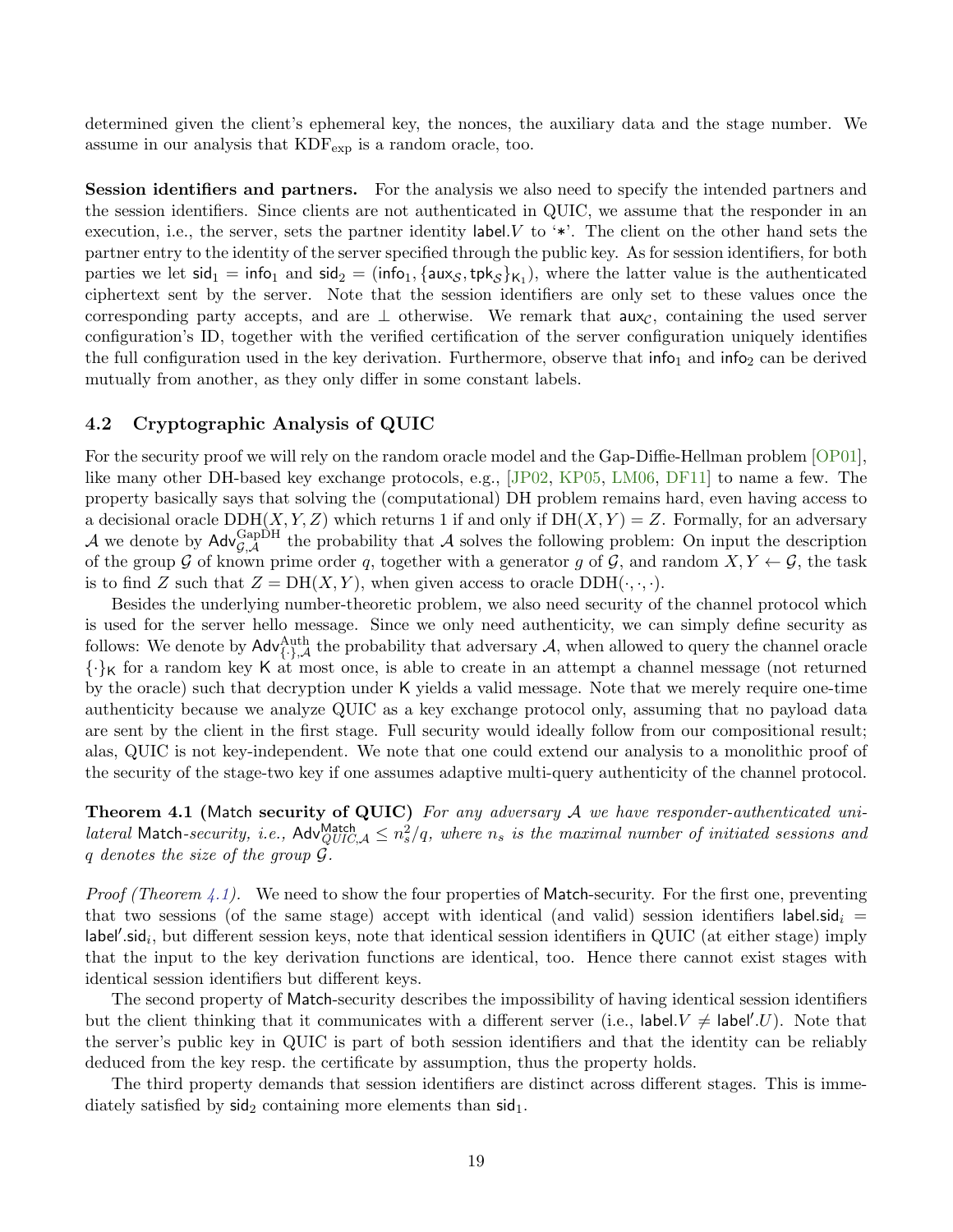<span id="page-19-1"></span>Finally, for the fourth property, three sessions with identical session identifiers, note that the probability that two sessions of honest clients create the same random ephemeral key is at most  $n_s^2/q$  by the birthday bound. Here we use that corrupting a user terminates the interaction with the session such that, in particular, that session does not generate session identifiers. Given that no such collision occurs, the three sessions in question must include two sessions of honest servers. But the client nonce, appearing both in  $\mathsf{sid}_1$  and in  $\mathsf{sid}_2$ , contains the server's orbit and this value also enters the session identifier. Hence, the two servers in the same orbit must have accepted the same client nonce twice, contradicting our assumption about the strike registers.

<span id="page-19-0"></span>**Theorem 4.2 (Multi-Stage security)** In the random oracle model QUIC is a (responder-authenticated) unilateral, key-dependent, stage-2-forward-secret key exchange protocol such that for any efficient adversary A there exist efficient algorithms  $\mathcal B$  and  $\mathcal C$  with

$$
\mathsf{Adv}^{\mathsf{Multi\text{-}Stage}}_{QUIC,\mathcal{A}} \leq 2n_s \cdot \big((n_sn_u+n_sn_t)\cdot\mathsf{Adv}^{\mathit{GapDH}}_{\mathcal{G},\mathcal{B}} + (2q_h+4q_hn_s)\cdot 2^{-\min\{|\mathsf{PRK}_1|,|\mathsf{PRK}_2|\}}+n_s\cdot\mathsf{Adv}^{\mathit{auth}}_{\{\cdot\},\mathcal{C}}\big),
$$

where  $n_s$  is the maximal number of sessions,  $n_u$  is the maximal number of users,  $n_t$  is the maximal number of temporary keys generated, and  $q_h$  is the total number of random oracle queries of the adversary.

*Proof (Theorem [4.2\)](#page-19-0).* First, we may consider the case that the adversary makes a single Test query only. This can decrease the success probability by a factor at most  $1/2n_s$  by a hybrid argument replacing as there are at most  $2n_s$  keys. From now on we can therefore speak of the tested session. Recall further that for an admissible Test query in a responder-authenticated unilateral protocol, the query must be either for an initiator session (i.e., for a client in QUIC), or for a partnered server session such that the client's ephemeral public key originates from a session of an honest client.

Stage-1 secrecy. Consider first the (non-forward) secrecy of the session keys of the first stage. We can bound the adversary's success probability to distinguish the keys from random by (a) the probability that the adversary queries the random oracle  $KDF_{ext}$  about the DH key (specified through the session identifier of the tested session), plus (b) the conditional probability that  $A$  succeeds given that it has not queried  $KDF_{ext}$  about the key before. In the latter case, the corresponding value  $PRK_1$  is an unknown random value for the adversary. Furthermore, since the adversary cannot reveal the session key in partnered sessions and keys for other session identifiers are distributed independently, distinguishing the derived test session key from random is then given by the (pseudo)randomness of  $KDF_{exp}$ . To be precise, we can bound the adversary's advantage by its number of queries to the random oracle in proportion to the size of possible PRK<sub>1</sub> values, i.e., by  $q_h \cdot 2^{-|PRK_1|}$ .

The former probability of making the query to  $KDF_{ext}$  about the DH value can be bounded in terms of the GapDH problem, along the arguments for similar protocols, e.g. [\[JP02,](#page-25-8) [KP05,](#page-25-9) [LM06,](#page-26-2) [DF11\]](#page-24-9). That is, one guesses two sessions, one being a client session, the other one being a server session, and injects the given challenge values  $X, Y$  of the GapDH problem into the client's ephemeral key and the server's static public key. The hope is that these sessions will correspond to the Test query, which is either for a client session, or for a server session, but which is then partnered to the (hopefully correctly predicted) client session and key. If the adversary makes the random oracle query about the DH key of the two values, then we can solve the DH problem. Here, in the course of the simulation, the server's long-term key may be used in another session, in which we could not derive the corresponding DH key. Using the same technique as in previous works, we leverage the decisional DH oracle to simulate the random oracle via implicit representation of DH tuples.

More formally, we build a reduction  $\beta$  to the GapDH problem as follows. We are given  $\mathcal{G}, g$  and two random group elements X, Y and are supposed to compute  $Z = DH(X, Y)$  with the help of a decisional oracle  $DDH(\cdot,\cdot,\cdot)$ . We initially guess one of the at most  $n_s$  executions and one of the at most  $n_u$  server keys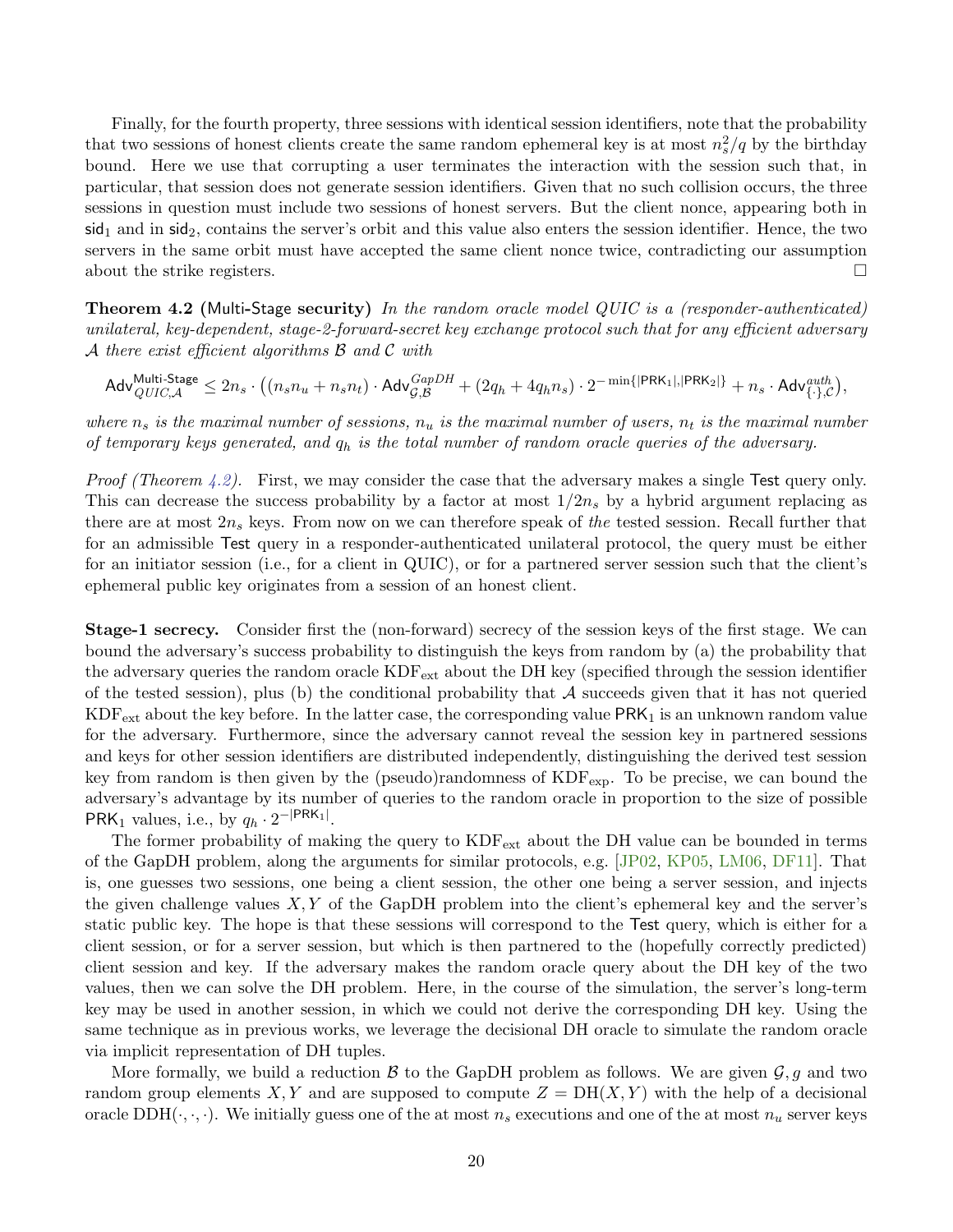at random. We will use  $X$  in the predicted execution as the honest client's ephemeral key (and abort if the session starts but is not by a client nor by an honest party), and analogously use  $Y$  as the server's long-term public key. Run now the attack of the stage-1 adversary by emulating the honest parties' behavior, with the only exception that honest parties sometimes need to skip hash computation and instead maintain an implicit representation. This is necessary in the case that the injected keys appear and we cannot compute the DH values on behalf of the honest parties. We will match this list against the explicitly computed hash values by the adversary. Note that the adversary will be oblivious about this structural modification, as we still simulate the random oracle as before and the input/output behavior of the honest parties are statistically indistinguishable from its point of view.

To simulate the execution we maintain an initially empty list and use it as follows to compute hash answers for both stages:

- If the adversary makes a hash query to the extraction random oracle  $KDF_{ext}$  about  $(D, \text{none}c,$  $[nonce_S]$ , then we return a (consistent) random answer PRK via lazy sampling, i.e., where we answer previous queries as before and pick a fresh value for a new query. Next we check if we can update our list by searching for entries  $({A, B}$ , nonce<sub>C</sub>, [nonce<sub>S</sub>], info, \*, K) with DDH(A, B, D) = 1 and where the value for PRK has not been set yet.<sup>[10](#page-20-0)</sup> Note that we can check for this efficiently since the size of the list will be bounded by the number of sessions, and each element can be checked easily with the help of the decision oracle. If we find such an entry then we set the wildcard ∗ to PRK.
- If the adversary makes a query (PRK, info) to the expansion random oracle  $KDF_{\text{exp}}$  we first search for entries  $(\{A, B\})$ , nonce<sub>C</sub>, [nonce<sub>S</sub>], info, PRK, K) with matching entries for info and PRK in our list. If we find such an entry then we return K. Else we answer (consistently) as the random oracle would.
- If a (simulated) honest party is supposed to compute a K for group elements  $A$  and  $B$ , nonces nonce<sub>C</sub> and [nonce<sub>S</sub>], and execution information info, then we proceed as follows: If the party could compute the DH key  $D$  itself we do so and proceed as in the adversarial cases above, possibly updating information in our list. If the party could not compute the DH key, say, because it involves the injected server's long-term key Y, then it searches for an entry  $(\{A, B\}, \text{none}_C, \text{none}_S], \text{info}, \text{PRK} | *, \text{K})$  in the list (where 'PRK|∗' stands for 'either PRK or ∗') and subsequently uses K. If there is no such entry then it picks K at random for subsequent usage, and adds an entry  $(\{A, B\}, \text{none}_\mathcal{C}, \text{none}_\mathcal{S}], \text{info}, *, \mathsf{K})$ to the list.

The list strategy basically allows the reduction to implicitly set the PRK value and adjust it later. An inconsistency can happen if the adversary asks the expansion oracle KDF<sub>exp</sub> about a value (PRK, info) to receive a key K, before having received PRK as a reply from the extraction oracle  $KDF_{ext}$ . If we later set the wildcard ∗ in our list to that value PRK but for a different key, then this does not match the adversary's expectation. However, since the value PRK is chosen at random, the probability that this happens among the at most  $q_h$  random oracle queries of the adversary and the at most  $2n_s$  list entries (of both stages) is at most  $2q_h \cdot n_s \cdot 2^{-\min\{|\text{PRK}_1|, |\text{PRK}_2|\}}$ .

Recall that we assume that the adversary makes a hash query to derive  $PRK<sub>1</sub>$  in the Test session. We can check for all queries via the decisional oracle if this has already happened; if so we can output the correct value and solve the GapDH problem in this case. Also observe that the Test session must be either between an honest client and an uncorrupted server, or that the server must be honest and the client's ephemeral must origin from an honest client. Therefore, given that the simulation does not generate any inconsistency, our simulation is perfectly indistinguishable from an actual attack of the adversary's

<span id="page-20-0"></span><sup>&</sup>lt;sup>10</sup>Here, and also below, the optional server nonce  $[none<sub>s</sub>]$  should only be used in the list operations if it also appears in the hash query, e.g., if the adversary queries about  $(D, \text{none}_\mathcal{C})$  then we also search the list for entries  $(\{A, B\}, \text{none}_\mathcal{C}, \text{info}, *, \mathsf{K})$ .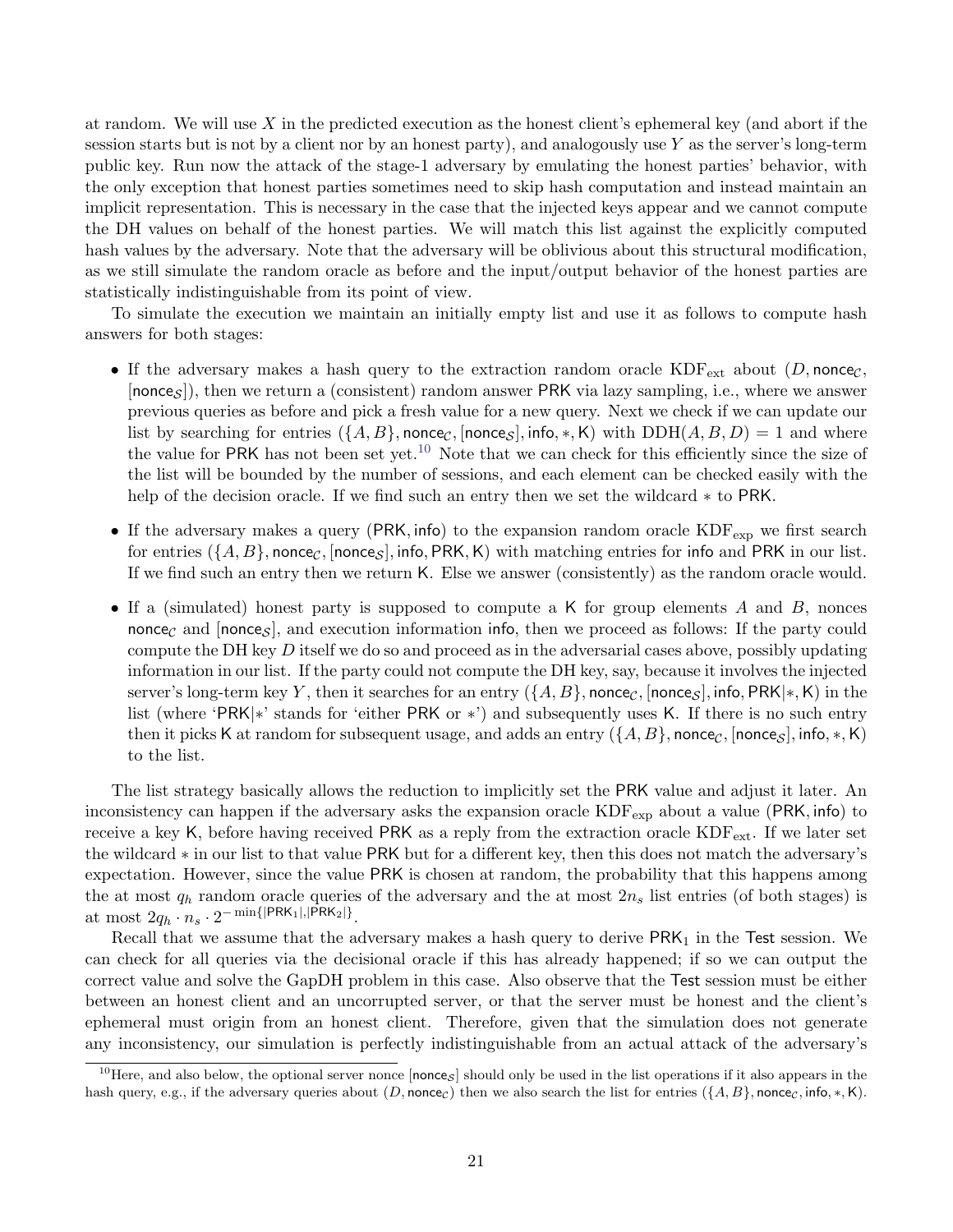viewpoint. In particular, the Test session then uses our injected keys  $X, Y$  with probability at least  $\frac{1}{n_s \cdot n_u}$ , allowing us to solve the GapDH problem in this case.

Finally, to complete the argument, note that the adversary cannot succeed by hoping that another session with different session identifier  $sid'_1$  yields the same input (PRK<sub>1</sub>, info<sub>1</sub>) to KDF<sub>exp</sub>. This would potentially allow the adversary to Reveal that session key and distinguish the tested key from random. The reason is simply that the session identifier information completely enters the key derivation and the session keys of distinct sessions are thus distributed independently.<sup>[11](#page-21-0)</sup>

Stage-2 forward secrecy. To show stage-2 forward secrecy, we distinguish again between the cases that the adversary queries the random oracle about the DH key of stage 2, and that it does not (in which case the randomness of PRK<sub>2</sub> ensures security of the session keys again with a bound of  $q_h \cdot 2^{-|PRK_2|}$ ). For the first case, however, we have to apply a more fine-grained case distinction now. To this end, we first show that the adversary essentially cannot inject its own temporary key into the server's hello message; else this would clearly violate security. For this we argue that the first stage key  $K_1$  of the tested client session with label label still looked random to the adversary when the server hello message has been sent but not yet received. This follows as above and from the following three properties:

- 1. Because of the key dependence, the adversary cannot learn the key  $K_1$  via a Reveal(label, 1) query to the test session; such queries are prohibited before the key  $K_2$  has been established.
- 2. For the same reason, key dependence, the adversary cannot learn  $K_1$  by revealing the key of a session label' which is partnered according to the stage-one session identifier (label.sid<sub>1</sub> = label'.sid<sub>1</sub>). Any such reveal request would make  $K_1$  and  $K_2$  in the tested session revealed, according to the Reveal query in which keys for partnered sessions are set to revealed for the current and all subsequent stages.
- 3. Corruptions of the test session's party could only have happened after  $K_2$  has been established.

Since  $K_1$  has looked fresh, we can then argue along the authenticity of the  $K_1$ -channel. The adversary either gets to see one or none channel message for the fresh key  $K_1$  (depending on whether there is a partnered session to label), and needs to break the authenticity if it manages to send a new valid ciphertext. This is bounded by advantage  $\mathsf{Adv}_{\{\cdot\},\mathcal{C}}^{\text{auth}}$  times the factor to guess the right sessions again.

More formally, we consider the probability that the adversary in the attack sends to the (honest) client in an execution for info<sub>1</sub> a ciphertext which the client does not reject but which has not been created by the (honest) server, as specified in  $\text{info}_1$ . Note that this comprises the case that the adversary tries to forge an authentic ciphertext from scratch, or that it has forwarded the client's first message to the server and got a different, valid ciphertext as reply. We bound this probability by the advantage of an adversary against the authenticity of the channel protocol.

Our adversary  $\mathcal C$  against the channel basically simulates the honest parties for the key exchange attacker with one exception: It initially selects one of the at most  $n_s$  client sessions (with identifier info<sub>1</sub>) at random and waits for an honest server session in which the client has sent nonce<sub>C</sub>, aux<sub>C</sub>, and epk<sub>C</sub> of info<sub>1</sub> and is supposed to answer using the key  $K_1$ . Note that by the strike registers this server session is uniquely determined. Our adversary prepares the server's answer according to the protocol, e.g., using its current temporary key, but then eventually calls its external channel oracle to create the authenticated ciphertext (under a fresh key). If the adversary against the key exchange protocol sends a reply to the predicted client session involving the same data  $info_1$ , then we output this ciphertext as a potential forgery.

By the argument for stage-1 security, and the fact that the adversary cannot learn key  $K_1$  in session info<sub>1</sub> by other means like Reveal queries because of key dependence, it follows that using the fresh key instead

<span id="page-21-0"></span> $11$ The derived keys may be identical by chance but this does not violate our analysis.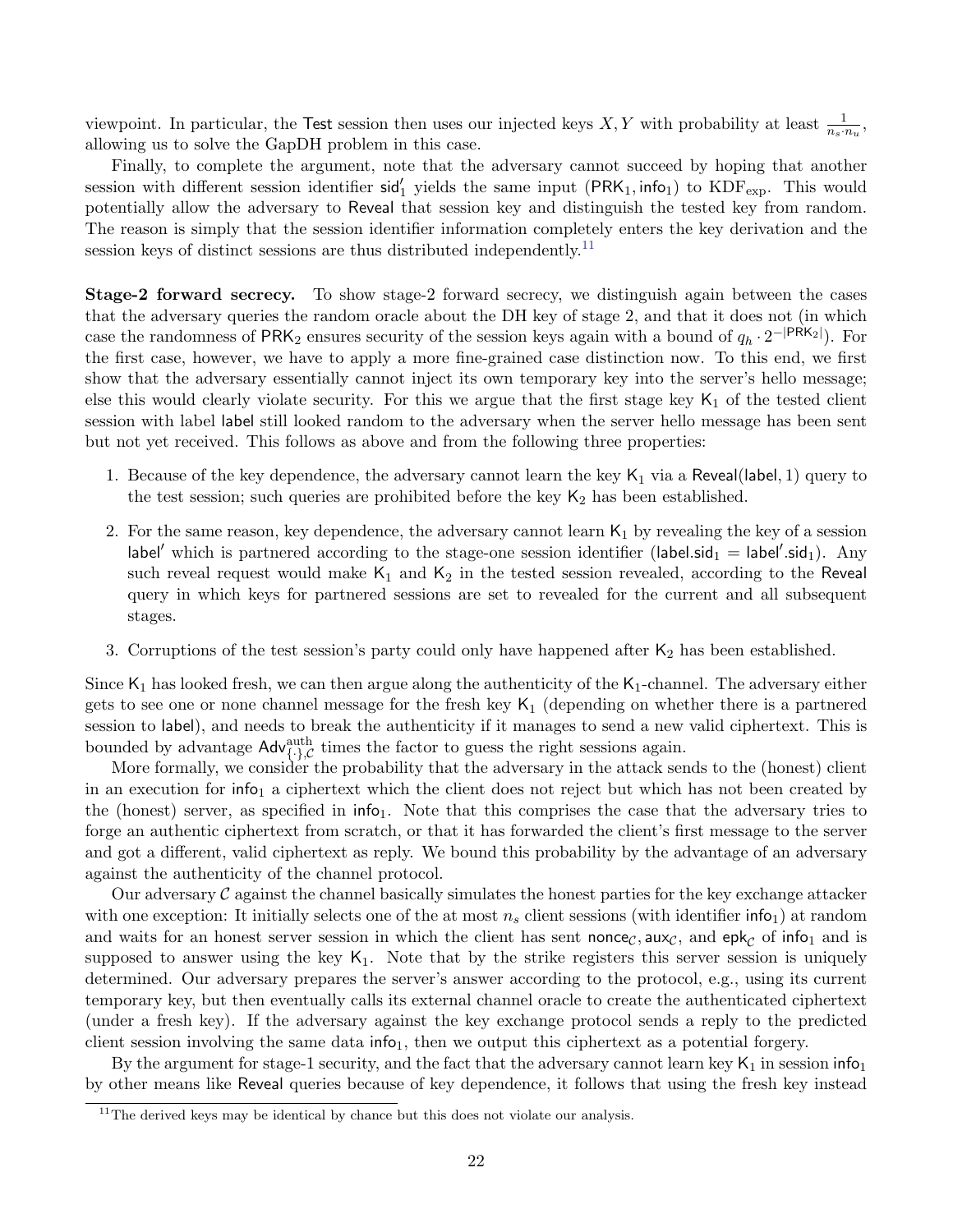of  $K_1$  cannot influence the adversary's success probability significantly. Intuitively, one may think of  $K_1$ as having been replaced by the random value used in the game  $\mathsf{Adv}_{\{\cdot\},\mathcal{C}}^{\mathsf{Aut}h}$ . Hence, a key-exchange adversary as above would essentially win with the same probability as in game  $\mathsf{Adv}_{\{\cdot\},\mathcal{C}}^{\text{Auth}}$ , times the probability  $n_s$  for predicting the client session.

We conclude that we can from now on reject any attempt in which the key-exchange adversary sends to an honest client a new ciphertext which has not been created by an honest server. The adversary can thus only relay the second messages between an honest client and an honest server. In such an execution we can again inject the GapDH challenge  $X, Y$  into the client's ephemeral public key and the server's temporary public key. Only this time, we have to guess one session and the right temporary key used by the server, instead of one session and the right (long-term secret of a) user, yielding a factor  $n_s \cdot n_t$  instead of  $n_s \cdot n_u$ . Note that Corrupt queries for the server only disclose the long-term secret, but not the temporary key by convention. Hence, we can carry out the same reduction to the GapDH problem as above.

The final step, as in the stage-1 case, is now to argue that there cannot be another session with identifier  $\mathsf{sid}_2' = (\mathsf{info}'_1, C') \neq \mathsf{sid}_2 = (\mathsf{info}_1, C)$  such that the inputs to the derivation function KDF<sub>exp</sub> are identical. Recall that each info<sub>1</sub> contains the client's ephemeral public key and that it corresponds uniquely to some  $\mathsf{info}_2$ . Hence, a difference in  $\mathsf{info}'_1 \neq \mathsf{info}_1$  would immediately yield different inputs  $\mathsf{info}'_2 \neq \mathsf{info}_2$  to  $\mathsf{KDF}_\text{exp}$ in the protocol. If, on the other hand,  $\text{info}'_1 = \text{info}_1$  then the two ciphertexts must differ. Because of the strike registers on the server's side the ciphertexts can only differ if one has been created by the adversary for the same stage-1 key. In this case, however, we would have rightfully rejected the ciphertext such that the client would not have derived the session key  $K_2$ . It follows that only the partnered sessions can have the same input  $DH(\textsf{epk}_\mathcal{C},\textsf{tpk}_\mathcal{S})$  and info<sub>2</sub> to  $KDF_{\text{exp}},$  implying that the key in the test session is independent of all other keys (except for the keys of partnered sessions).

The claim now follows.  $\Box$ 

## <span id="page-22-0"></span>4.3 QUICi — A Key-independent Version

Recall that our composition theorem (in the unilateral version) only applies to key-independent schemes, where QUIC, as is, does not satisfy this property. It is, however, quite easy to change QUIC into a keyindependent version. With the modification to QUIC<sub>i</sub> we can then argue security of, say, the composition of QUIC $i$  with a secure channel protocol for the second stage.

Recall that, in the key-independent case, the adversary is allowed to Reveal the session key of a stage, before the session key of the next stage has been established. The idea for QUIC is similar to TLS, where the resumption key is derived from the established master secret (from which the previous session keys have been computed). For QUIC*i*, one would simply derive two secret values  $\mathsf{K}_1$  and  $\mathsf{preK}_2$  in the KDF<sub>exp</sub> step of the key derivation in the first stage, where  $\mathsf{K}_1$  is still the first stage's session key and  $\mathsf{preK}_2$  is kept secret and subsequently input to the key derivation in the second stage. Any Reveal query would then disclose the session keys, but not  $\mathsf{preK}_2$ . It should thus be hard to compute the second-stage session keys given only the previous session keys.<sup>[12](#page-22-2)</sup> We stress that this change does not impose additional expensive state to be kept by the server: As apparent from Figure [3,](#page-16-2) the server computes  $K_2$  immediately after deriving  $K_1$  and must anyway keep a small state between the two KDF invocations.

# <span id="page-22-1"></span>4.4 A Note on 0-RTT Security

We highlight a specific security aspect of QUIC's approach to establish secure connections in 0-RTT which is, by its nature, not coverable in our model. Remember that, for a 0-RTT connection establishment to be

<span id="page-22-2"></span> $12$ Note that, if we allow session state reveals, then the key PRK could still be disclosed, of course. The idea here therefore protects against bad usage of the session keys in the channel (modeled through Reveal queries), but not against disclosure of ephemeral randomness.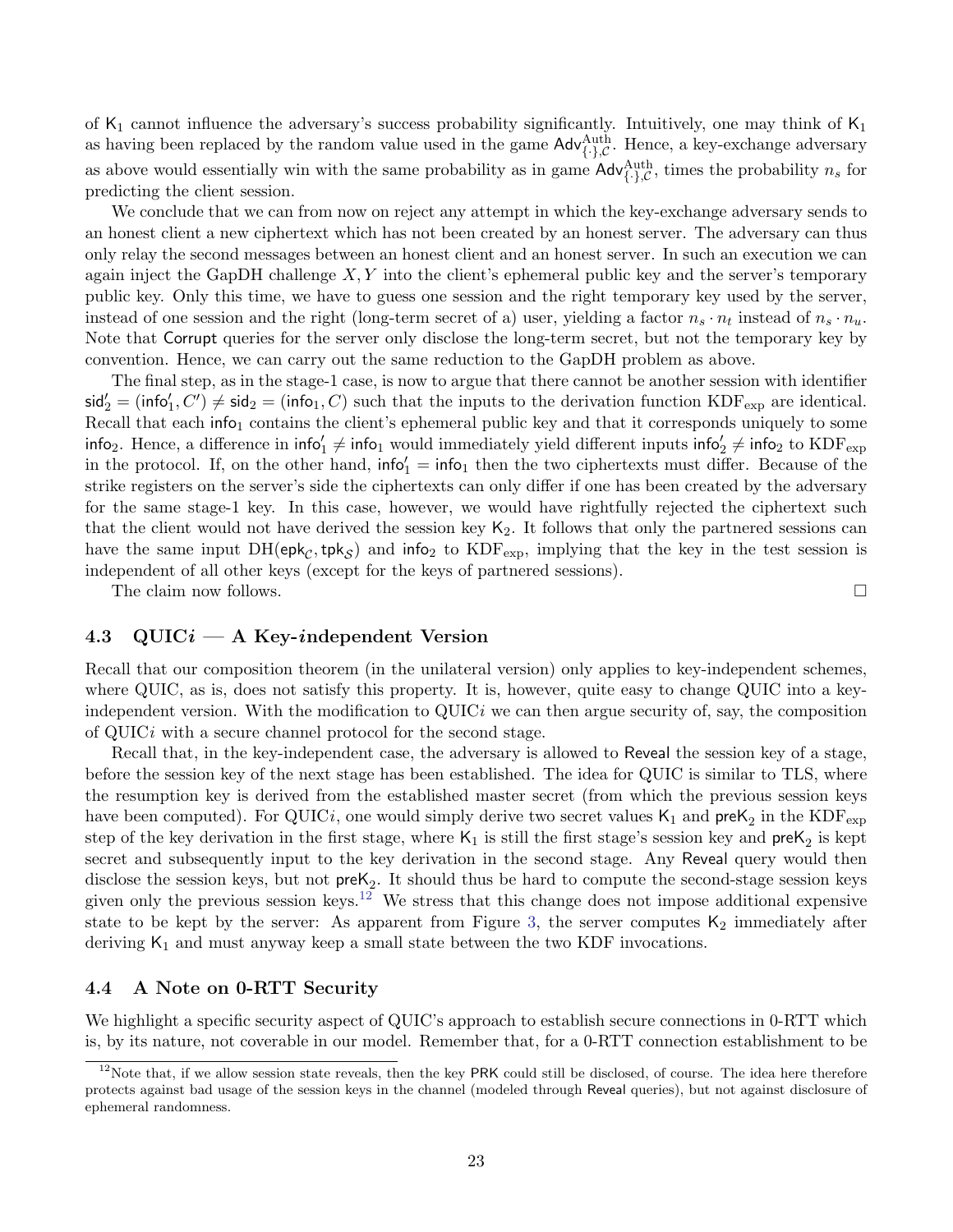<span id="page-23-1"></span>achievable, the client has to speculate that the server still uses a previously known public key. If this is not the case then the server will reply with an updated server configuration (and key), allowing the client to retry the connection establishment. Note however that, in order to benefit from the 0-RTT key exchange, the QUIC specification states that the client indeed "must start sending before waiting for the server's reply" [\[LC13\]](#page-25-6) and rekeying with  $K_2$  takes place. In such a scenario, it therefore has to be assumed that some data will be sent under a (non-forward-secret) key  $K_1$  computed using the outdated server public key.

So far, this is not surprising and, as our model treats non–forward secrecy including corruptions, it accurately indicates that no security guarantees can be given for the data encrypted under that  $K_1$  if the adversary learns the outdated server public key (i.e., corrupts this server identity). What we however cannot model in a precise cryptographic sense is the following attack: Assume that an active adversary learns a server's static secret key, and that this security breach is discovered, leading this server to generate a new configuration and key pair. In the scenario depicted above, the client aiming to talk to the server (referring to the server as a real instance, not as the identity behind a public key) will use the outdated public key for connection establishment. Therefore, an active adversary will be able to impersonate the server (in the real-world sense) using the corrupted static key, which the client believes still belongs to this server.

We stress that the fact that our model cannot represent this attack, although it constitutes a potential vulnerability, is not a weakness of our model, but rather reflects a mismatch between the real-world entity a client aims to communicate with and the outdated cryptographic identity employed for this purpose. This attack obviously can be mitigated by employing strong binding between real-world and cryptographic identities using, e.g., timely certificate revocation. However, such means would naturally influence the lowlatency timing properties QUIC specifically aims for with 0-RTT connections. At this point, we leave it open to discussion whether or not the outlined potential vulnerability is a fair price to pay to achieve this goal.

# <span id="page-23-0"></span>5 Conclusion

Our work introduces a model to reason about the security of multi-stage key exchange protocols. The notion enables us to assess Google's new QUIC protocol and to confirm its intended security properties as a key exchange protocol. This, in itself, is already a useful result to support the faith in the cryptographic strength of QUIC. We continue to argue about compositional security of multi-stage protocols in general, pointing out the importance of the new notion of (session-)key independence, and how this could be easily integrated into QUIC.

Clearly, one of the next steps would be to analyze SSL/TLS with resumption as a multi-stage protocol. This, however, would require to adapt the model first, because, as discussed earlier, SSL/TLS cannot even be shown to be secure as a single-stage protocol in the Bellare–Rogaway sense. Another interesting aspect would be to weaken the requirements for our compositional theorem, or to prove that the requirements are indeed necessary.

# Acknowledgments

We thank Hugo Krawczyk for proposing an improvement to our modification of QUIC for key independence, Christina Brzuska for helpful discussions on the composition results, and the anonymous reviewers for valuable comments. Marc Fischlin is supported by the Heisenberg grants Fi 940/3-1 and Fi 940/3-2 of the German Research Foundation (DFG). Felix Günther is supported by the German Federal Ministry of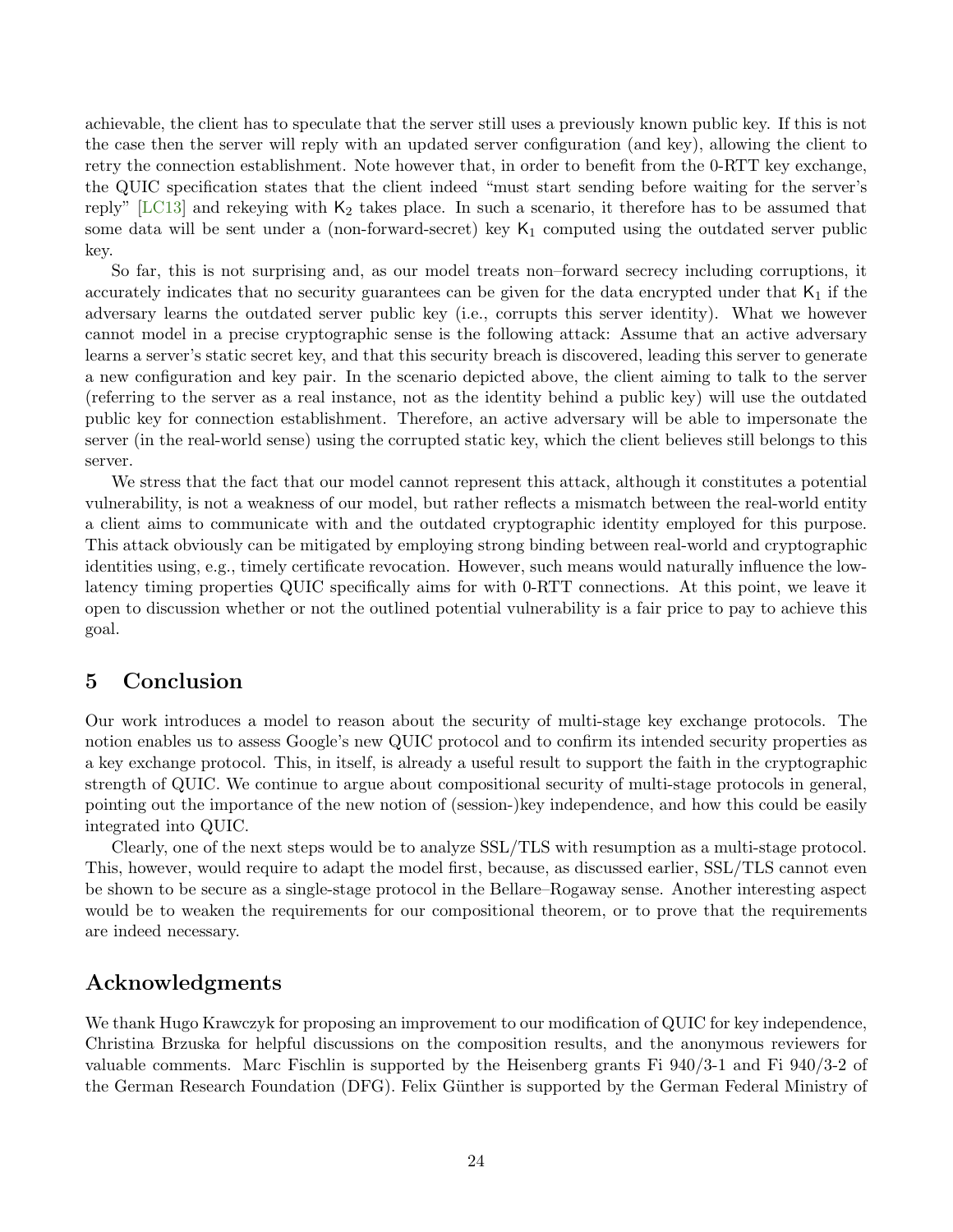Education and Research (BMBF) within EC SPRIDE. This work has been funded by the DFG as part of project S4 within the CRC 1119 CROSSING.

# References

- <span id="page-24-8"></span>[BCF+13] Colin Boyd, Cas Cremers, Michele Feltz, Kenneth G. Paterson, Bertram Poettering, and Douglas Stebila. ASICS: Authenticated key exchange security incorporating certification systems. In Jason Crampton, Sushil Jajodia, and Keith Mayes, editors, ESORICS 2013: 18th European Symposium on Research in Computer Security, volume 8134 of Lecture Notes in Computer Science, pages 381–399, Egham, UK, September 9–13, 2013. Springer, Heidelberg, Germany. (Cited on page [18.](#page-17-1))
- <span id="page-24-7"></span>[BFPW07] Alexandra Boldyreva, Marc Fischlin, Adriana Palacio, and Bogdan Warinschi. A closer look at PKI: Security and efficiency. In Tatsuaki Okamoto and Xiaoyun Wang, editors, PKC 2007: 10th International Conference on Theory and Practice of Public Key Cryptography, volume 4450 of Lecture Notes in Computer Science, pages 458–475, Beijing, China, April 16–20, 2007. Springer, Heidelberg, Germany. (Cited on page [18.](#page-17-1))
- <span id="page-24-3"></span>[BFS+13] Christina Brzuska, Marc Fischlin, Nigel P. Smart, Bogdan Warinschi, and Stephen C. Williams. Less is more: relaxed yet composable security notions for key exchange. *Int*. J. Inf. Sec., 12(4):267–297, 2013. (Cited on page [4.](#page-3-4))
- <span id="page-24-2"></span>[BFWW11] Christina Brzuska, Marc Fischlin, Bogdan Warinschi, and Stephen C. Williams. Composability of Bellare-Rogaway key exchange protocols. In Yan Chen, George Danezis, and Vitaly Shmatikov, editors, ACM CCS 11: 18th Conference on Computer and Communications Security, pages 51–62, Chicago, Illinois, USA, October 17–21, 2011. ACM Press. (Cited on pages [3,](#page-2-3) [4,](#page-3-4) [5,](#page-4-2) [6,](#page-5-3) [10,](#page-9-3) [12,](#page-11-3) [13,](#page-12-5) and [14.](#page-13-1))
- <span id="page-24-4"></span>[BLNR14] Alexandra Boldyreva, Robert Lychev, and Cristina Nita-Rotaru. How Secure and Quick is QUIC in Presence of Malice? Communicated through one of the authors, 2014. (Cited on page [4.](#page-3-4))
- <span id="page-24-0"></span>[BR94] Mihir Bellare and Phillip Rogaway. Entity authentication and key distribution. In Douglas R. Stinson, editor, Advances in Cryptology – CRYPTO'93, volume 773 of Lecture Notes in Computer Science, pages 232–249, Santa Barbara, CA, USA, August 22–26, 1994. Springer, Heidelberg, Germany. (Cited on pages [3](#page-2-3) and [5.](#page-4-2))
- <span id="page-24-1"></span>[Brz13] Christina Brzuska. On the Foundations of Key Exchange. PhD thesis, Technische Universität Darmstadt, Darmstadt, Germany, 2013. <http://tuprints.ulb.tu-darmstadt.de/3414/>, retrieved on 2014-05-14. (Cited on pages [3,](#page-2-3) [5,](#page-4-2) [6,](#page-5-3) [10,](#page-9-3) and [12.](#page-11-3))
- <span id="page-24-6"></span>[Che11] Lily Chen. Recommendation for Key Derivation through Extraction-then-Expansion. National Institute of Standards and Technology, November 2011. (Cited on page [18.](#page-17-1))
- <span id="page-24-5"></span>[CK01] Ran Canetti and Hugo Krawczyk. Analysis of key-exchange protocols and their use for building secure channels. In Birgit Pfitzmann, editor, Advances in Cryptology – EUROCRYPT 2001, volume 2045 of Lecture Notes in Computer Science, pages 453–474, Innsbruck, Austria, May 6– 10, 2001. Springer, Heidelberg, Germany. (Cited on page [5.](#page-4-2))
- <span id="page-24-9"></span>[DF11] Ozgür Dagdelen and Marc Fischlin. Security analysis of the extended access control protocol for machine readable travel documents. In Mike Burmester, Gene Tsudik, Spyros S.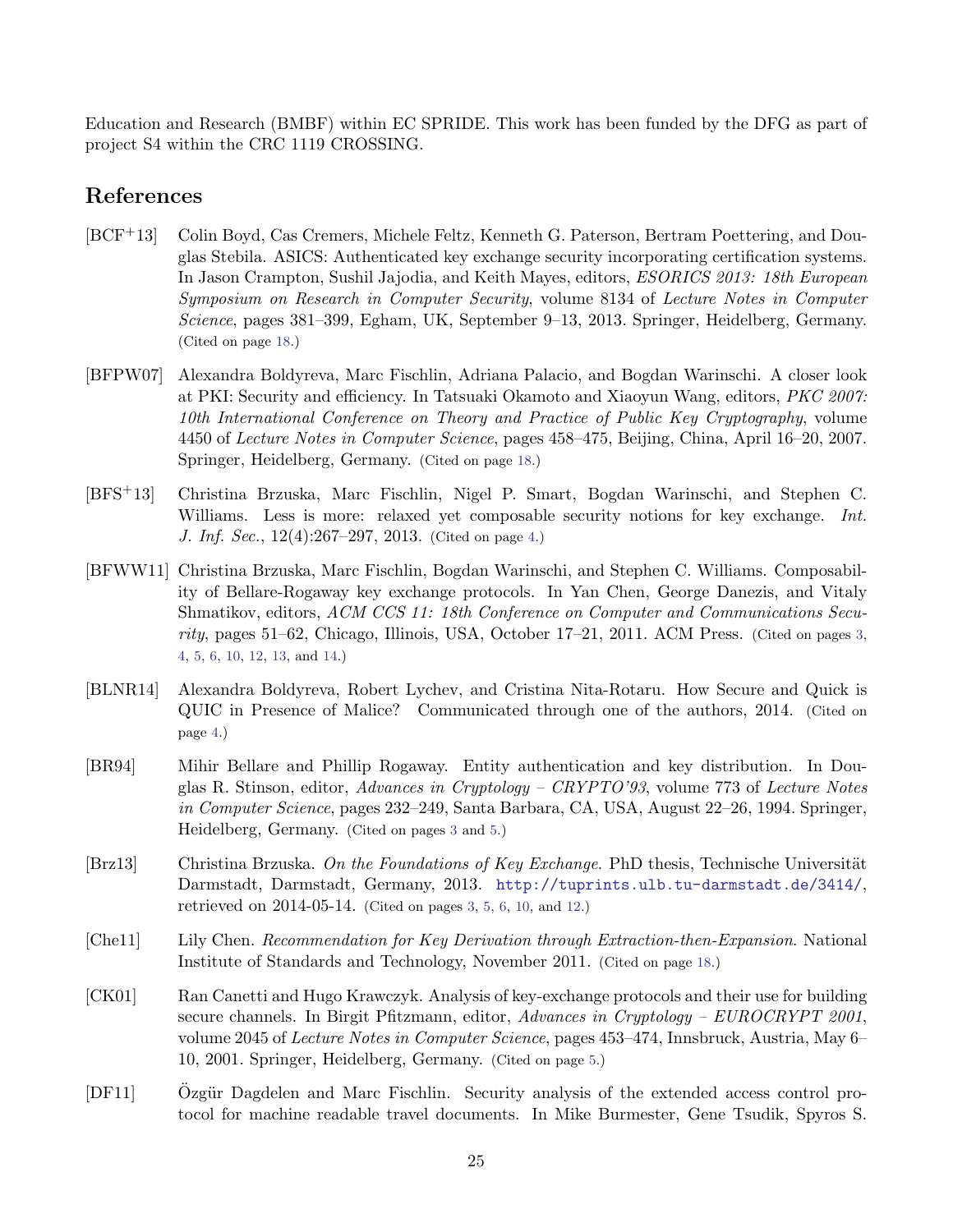Magliveras, and Ivana Ilic, editors, ISC 2010: 13th International Conference on Information Security, volume 6531 of Lecture Notes in Computer Science, pages 54–68, Boca Raton, FL, USA, October 25–28, 2011. Springer, Heidelberg, Germany. (Cited on pages [19](#page-18-2) and [20.](#page-19-1))

- <span id="page-25-0"></span>[DR08] T. Dierks and E. Rescorla. The Transport Layer Security (TLS) Protocol Version 1.2. RFC 5246 (Proposed Standard), August 2008. Updated by RFCs 5746, 5878, 6176. (Cited on page [3.](#page-2-3))
- <span id="page-25-7"></span>[FW09] Pooya Farshim and Bogdan Warinschi. Certified encryption revisited. In Bart Preneel, editor, AFRICACRYPT 09: 2nd International Conference on Cryptology in Africa, volume 5580 of Lecture Notes in Computer Science, pages 179–197, Gammarth, Tunisia, June 21–25, 2009. Springer, Heidelberg, Germany. (Cited on page [18.](#page-17-1))
- <span id="page-25-1"></span>[GKS13] Florian Giesen, Florian Kohlar, and Douglas Stebila. On the security of TLS renegotiation. In Ahmad-Reza Sadeghi, Virgil D. Gligor, and Moti Yung, editors, ACM CCS 13: 20th Conference on Computer and Communications Security, pages 387–398, Berlin, Germany, November 4–8, 2013. ACM Press. (Cited on page [3.](#page-2-3))
- <span id="page-25-2"></span>[JKSS12] Tibor Jager, Florian Kohlar, Sven Schäge, and Jörg Schwenk. On the security of TLS-DHE in the standard model. In Reihaneh Safavi-Naini and Ran Canetti, editors, Advances in Cryptology – CRYPTO 2012, volume 7417 of Lecture Notes in Computer Science, pages 273– 293, Santa Barbara, CA, USA, August 19–23, 2012. Springer, Heidelberg, Germany. (Cited on page [4.](#page-3-4))
- <span id="page-25-8"></span>[JP02] Markus Jakobsson and David Pointcheval. Mutual authentication for low-power mobile devices. In Paul F. Syverson, editor, FC 2001: 5th International Conference on Financial Cryptography, volume 2339 of Lecture Notes in Computer Science, pages 178–195, Grand Cayman, British West Indies, February 19–22, 2002. Springer, Heidelberg, Germany. (Cited on pages [19](#page-18-2) and [20.](#page-19-1))
- <span id="page-25-9"></span>[KP05] Caroline Kudla and Kenneth G. Paterson. Modular security proofs for key agreement protocols. In Bimal K. Roy, editor, Advances in Cryptology – ASIACRYPT 2005, volume 3788 of Lecture Notes in Computer Science, pages 549–565, Chennai, India, December 4–8, 2005. Springer, Heidelberg, Germany. (Cited on pages [19](#page-18-2) and [20.](#page-19-1))
- <span id="page-25-3"></span>[KPW13] Hugo Krawczyk, Kenneth G. Paterson, and Hoeteck Wee. On the security of the TLS protocol: A systematic analysis. In Ran Canetti and Juan A. Garay, editors, Advances in Cryptology – CRYPTO 2013, Part I, volume 8042 of Lecture Notes in Computer Science, pages 429– 448, Santa Barbara, CA, USA, August 18–22, 2013. Springer, Heidelberg, Germany. (Cited on page [4.](#page-3-4))
- <span id="page-25-6"></span>[LC13] Adam Langley and Wan-Teh Chang. QUIC Crypto. [https://docs.google.com/document/](https://docs.google.com/document/d/1g5nIXAIkN_Y-7XJW5K45IblHd_L2f5LTaDUDwvZ5L6g/) [d/1g5nIXAIkN\\_Y-7XJW5K45IblHd\\_L2f5LTaDUDwvZ5L6g/](https://docs.google.com/document/d/1g5nIXAIkN_Y-7XJW5K45IblHd_L2f5LTaDUDwvZ5L6g/), June 2013. retrieved on 2014-04-16. (Cited on pages [5,](#page-4-2) [18,](#page-17-1) and [24.](#page-23-1))
- <span id="page-25-4"></span>[LJBN15] Robert Lychev, Samuel Jero, Alexandra Boldyreva, and Cristina Nita-Rotaru. How secure and quick is QUIC? Provable security and performance analyses. In 2015 IEEE Symposium on Security and Privacy, pages 214–231, San Jose, California, USA, May 17–21, 2015. IEEE Computer Society Press. (Cited on page [4.](#page-3-4))
- <span id="page-25-5"></span>[LLM07] Brian A. LaMacchia, Kristin Lauter, and Anton Mityagin. Stronger security of authenticated key exchange. In Willy Susilo, Joseph K. Liu, and Yi Mu, editors, *ProvSec 2007: 1st Interna*tional Conference on Provable Security, volume 4784 of Lecture Notes in Computer Science,